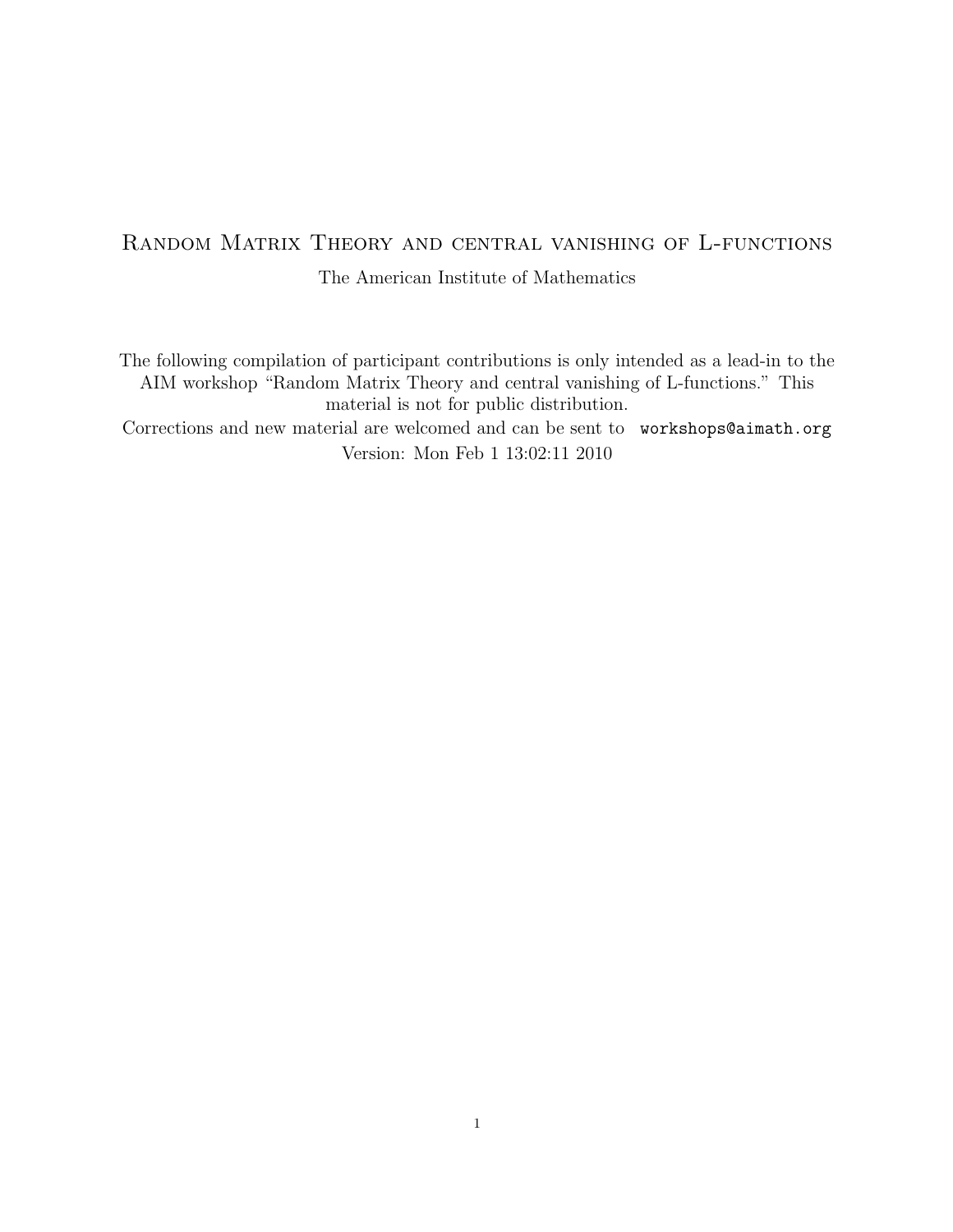# Table of Contents

| TOUIC OF COHECHER                                                                                          |    |
|------------------------------------------------------------------------------------------------------------|----|
| A. Topics for discussion<br>$\mathbf{r}$ . The set of $\mathbf{r}$                                         |    |
| 1. $c_E$ , the predicted constant in the frequency of rank two in the family of quadratic<br>twists of $E$ |    |
| 2. Frequency of rank 3 in a family of quadratic twists of a fixed elliptic curve                           |    |
| 3. Quadratic twists for higher weight forms                                                                |    |
| 4. Twists of elliptic curve L-functions by cubic and higher order characters                               |    |
| 5. Extremely large ranks                                                                                   |    |
| 6. Real quadratic twists                                                                                   |    |
| 7. Siegel Modular forms                                                                                    |    |
| 8. Zero statistics near the central point                                                                  |    |
| B. Background information                                                                                  |    |
| 1. Quadratic twists                                                                                        |    |
| 2. Imaginary quadratic twists                                                                              |    |
| a. Weight 2, Level 11                                                                                      |    |
| 3. Brumer's upper bound for the rank                                                                       |    |
| C. Links to data                                                                                           |    |
| 1. Tornaria/Rubinstein data for vanishing, thousands of curves                                             |    |
| 2. Second order vanishing for real quadratic twists of the weight 4 level 7 Hecke<br>cuspform              |    |
| 3. Rank one quadratic twists, Delaunay and Roblot                                                          |    |
| 4. Watkin's lists of twists with odd ranks at least 3                                                      |    |
| 5. Vanishing for twists by $d \equiv 0$ modulo p                                                           |    |
| 6. Second order vanishing of higher order twists (Fearnley and Kisilevsky)                                 |    |
| 7. Cubic twist of the L-function of $E$ over a quadratic extension (Watkins)                               |    |
| 8. Coefficients for the first few spinor zeta-functions (by Kuss)                                          |    |
| 9. Computing the analytic rank (program from S.J. Miller)                                                  |    |
| D. Notes from the Banff workshop<br>and a series of the contract of the contract of the                    | 14 |
|                                                                                                            | 15 |
| 1. Proceedings of the Newton Institute workshop on RMT and ranks of elliptic                               |    |
| curves                                                                                                     |    |
| 2. Frequency of order two vanishing of quadratic twists (Conrey, Keating, Rubin-                           |    |
| stein, and Snaith)                                                                                         |    |
| 3. Frequency of order two vanishing of cubic twists (David, Fearnley, Kisilevsky)                          |    |
| 4. Frequency of order 3 vanishing in the family of quadratic twists of a fixed elliptic<br>curve (Watkins) |    |
| 5. Zero statistics (Miller, Duenez)                                                                        |    |
| 6. Vanishing of quadratic twists of symmetric power L-functions (Watkins)                                  |    |
| 7. Regulators of rank 1 curves in a family of quadratic twists (Delaunay, Roblot)                          |    |
| 8. Siegel Modular Forms, including several expository papers, and a book                                   |    |
| 9. Symmetric cube L-functions as spinor zeta-functions (Schulze-Pillot)                                    |    |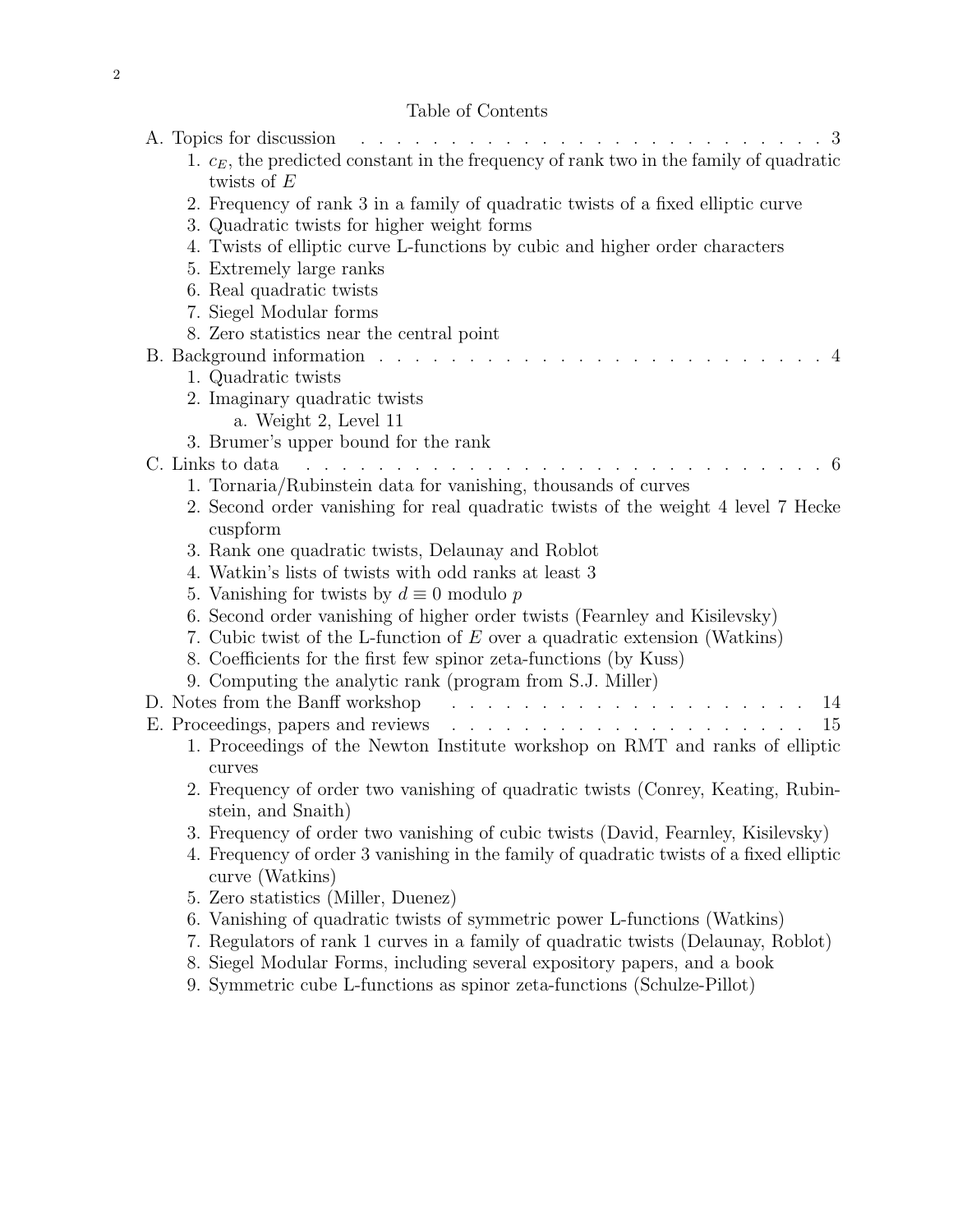## A.1  $c_E$ , the predicted constant in the frequency of rank two in the family of quadratic twists of  $E$

For a fixed elliptic curve  $E$  we conjecture that there are asymptotically

$$
c_E X^{3/4} (log X)^{-5/8}
$$

prime discriminants  $p \leq X$  for which the twisted elliptic curve  $E_p$  has rank 2. Can we conjecture a formula for  $c_E$ ? There are examples for which  $c_E = 0$ . Can we give a criterion for when that happens?

# A.2 Frequency of rank 3 in a family of quadratic twists of a fixed elliptic curve

For how many fundamental discriminants d with  $|d| \leq X$  does the quadratically twisted elliptic curve  $E_d$  have rank 3? This question seems to have resisted modeling by random matrix theory. Conjectures have ranged all the way from  $x^{1/4}$  all the way up to  $x^{1-\epsilon}$ . The data sets of Watkins and of Delaunay and the examples of Rubin and Silverberg may give some hints.

#### A.3 Quadratic twists for higher weight forms

Random matric theory seems to suggest that quadratic twists of L-functions for weight 4 forms will have double vanishing at the critical point for about  $x^{1/4}$  discriminants  $d \leq x$ , and only finitely many such for weight 6 and above. There is at least one set of data available to test this conjecture.

# A.4 Twists of elliptic curve L-functions by cubic and higher order characters

David, Fearnley, and Kisilevsky have made conjectures about the frequency of vanishing of cubic and higher twists of a fixed elliptic curve. For cubic, the conjecture is that about  $D_E X^{1/2} \log^A X$  cubic twists with conductor up to X will vanish for a certain A.

- Can we conjecture the constant  $D<sub>E</sub>$  here?
- Is there any variation for moduli in arithmetic progressions (as there is in the quadratic case)?
- Is there any sensible way to interpret the collection of special values of cubic twists of a fixed L-function (as in the quadratic case where coefficients of half-integral weight forms give the special values)?

See the website<sup>30</sup> by Fearnley and Kisilevsky for more information and lots of data on these questions.

#### A.5 Extremely large ranks

Ulmer and others have shown that over function fields there is a sequence of integers N and elliptic curves  $E_N$  of conductor N so that the rank of  $E_N$  is greater than or equal to

$$
c \frac{\log N}{\log \log N}
$$

 $30$  page 9, Second order vanishing of higher order twists (Fearnley and Kisilevsky)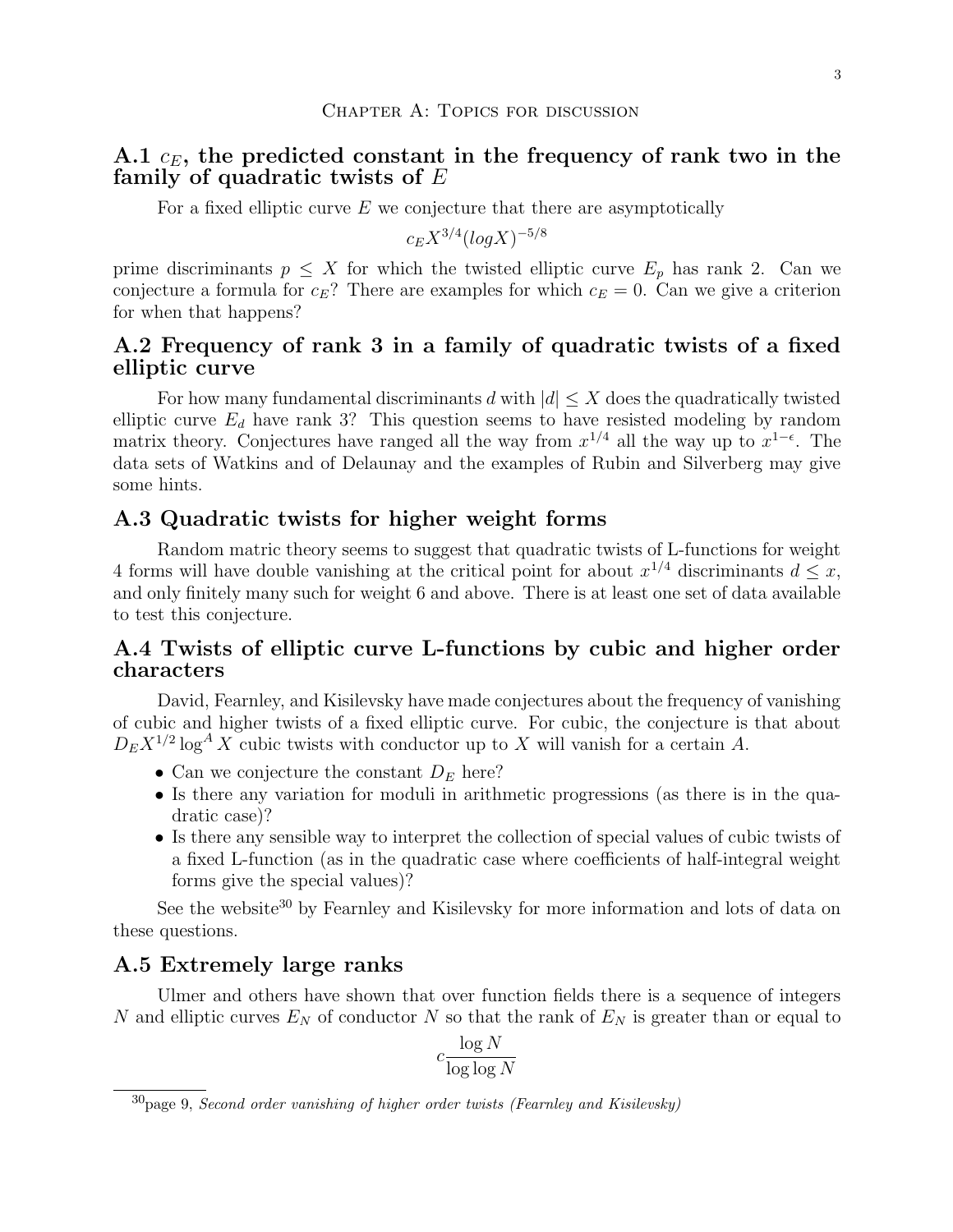Does the same hold for number fields? Can random matrix theory shed any light on this question?

# A.6 Real quadratic twists

Mao and and Baruch and also Gonzalo have found formulas to compute the critical values of twisted L-functions  $L_E(s, \chi_d)$  for real quadratic characters. CAn one find the values of  $c_E$  here?

#### A.7 Siegel Modular forms

Consider the spinor zeta-function of a degree 2 weight 2 Siegel modular form. This would be a degree 4 L-function in the Selberg Class terminology. Bocherer has conjectured a special value for the central value of its quadratic twist by a fundamental discriminant d. This conjecture implies a discretization of these central values, perhaps by  $1/|d|$ . Can random matrix theory be used to predict the frequency of vanishing to order two of the L-functions of these quadratic twists? What are the arithmetic consequences of such vanishing?

It would be great to produce a concrete example and test it. What is the first level for which a weight 2 Siegel modular form (of degree 2) exists? How do we find the coefficients of its spinor zeta-function. Can we compute the cenral values of the quadratic twists, either directly or by Bocherer's conjecture?

#### A.8 Zero statistics near the central point

In order to make predictions about central values of L-functions at the central point using random matrix theory, it is necessary to have a model for the statistical behaviour of the zeros of the L-function near that point. In various families of elliptic curve L-functions S. J. Millerhttp://arxiv.org/abs/math/0508150 has observed for low conductor repulsion of the zeros from the central point. In the limit of large conductor this repulsion disappears and the zeros should follow the distribution of eigenvalues from random matrices in  $SO(2N)$ . It is a topic of further investigation to understand the provenance of the finite-conductor behaviour and to model it effectively.

This behaviour is seen in families of predominantly rank zero curves, as well as in families of higher rank and a sound model may lead to insight into the frequency of curves of various rank occuring within families of elliptic curves using methods similar to those described in Frequency of Vanishing<sup>24</sup>.

#### Chapter B: Background information

#### B.1 Quadratic twists

Given a newform  $f(z) = \sum_{n=1}^{\infty} a_n e(nz)$  of weight k and level N we can form its Lfunction

$$
L_f(s) = \sum_{n=1}^{\infty} \frac{a_n/n^{(k-1)/2}}{n^s}
$$

.

This L-function satisfies a functional equation under  $s \to 1 - s$  so that the  $s = 1/2$  is the center of the critical strip.

 $^{24}$ page 17, Frequency of order two vanishing of quadratic twists (Conrey, Keating, Rubinstein, and Snaith)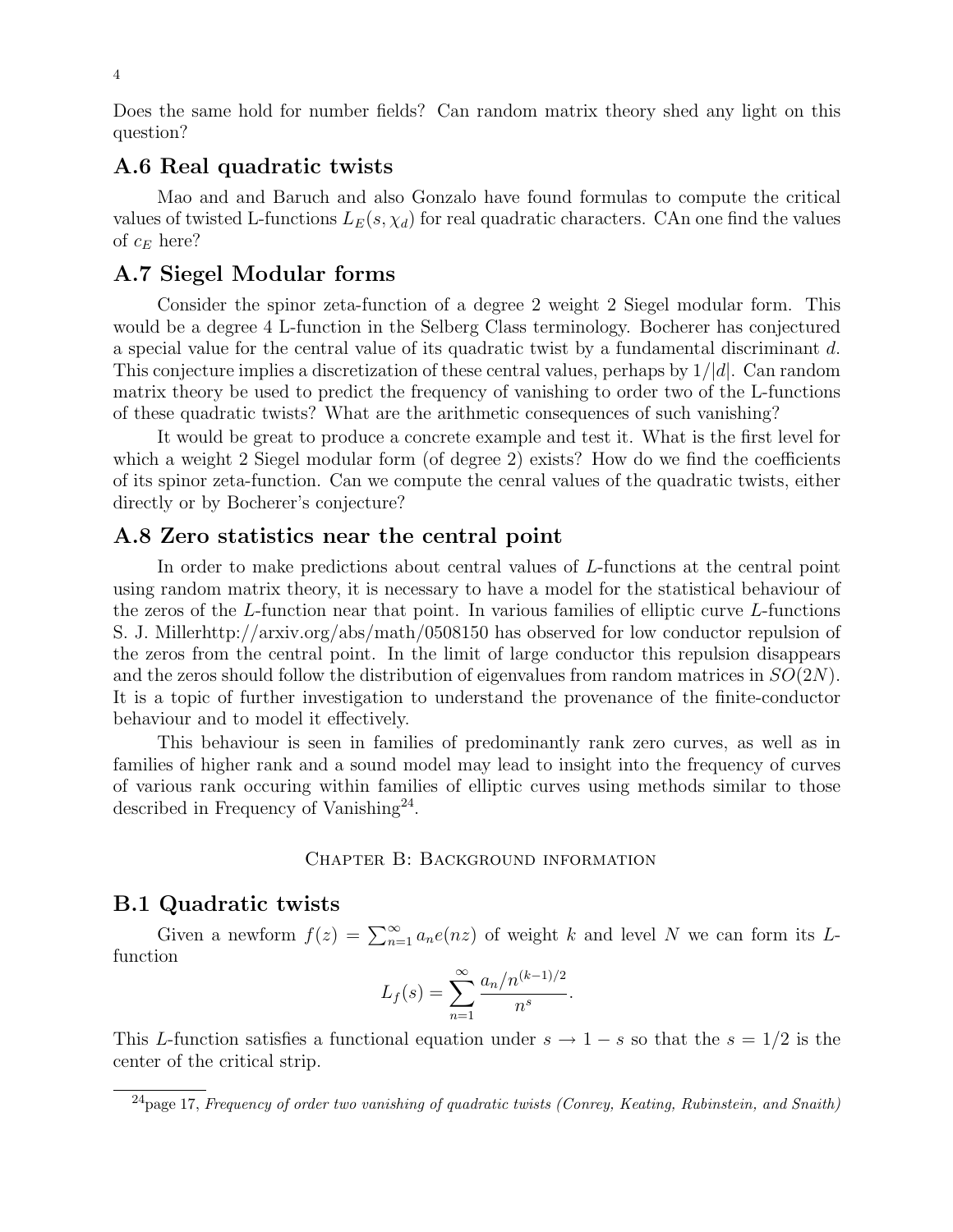Let d be a fundamental discriminant and let  $\chi_d(.)$  be the real quadratic character associated with d. Thus,  $\chi_d$  is the Kronecker symbol  $\chi_d(n) = \left(\frac{d}{n}\right)^n$  $\frac{d}{n}$ ). Alternatively,  $\chi_d$  is a real, primitive character with modulus |d|; this completely specifies  $\chi_d$  except when 8 | d, in which case there are either 0 or 2 such characters. If we note that  $\chi_d$  is an even character when  $d > 0$  and is odd when  $d < 0$  then the ambiguity is removed. Finally, we note that the Dedekind zeta-function associated with the field  $K = Q(\sqrt{d})$  is given by

$$
\zeta_K(s) = \zeta(s)L(s,\chi_d).
$$

We are interested in the order of vanishing of the quadratic twist

$$
L_f(s, \chi_d) = \sum_{n=1}^{\infty} \frac{a_n \chi_d(n)}{n^s}
$$

at the center  $s = 1/2$ .

If f is a modular form of weight 2 associated with an elliptic curve  $E/Q$  given by  $E: y^2 = x^3 + Ax + B$  then the L-function of E is  $L_E(s) = L_f(s)$  and the twisted L-function  $L_E(s, \chi_d)$  is just the L-function of another elliptic curve, called the twisted elliptic curve  $E_d: dy^2 = x^3 + Ax + B$ . Then our question about the order of the zero of  $L_E(s, \chi_d)$  is, under the asumption of the Birch and Swinnerton-Dyer conjecture, the same as the question of the distribution of ranks in the family  $E_d$  of twisted elliptic curves

#### B.2 Imaginary quadratic twists

Let  $\chi_d(n)$  with  $d < 0$  be character associated with the imaginary quadratic field  $Q(\sqrt{d})$ . Let f be a newform of even weight k and level N which has integral coefficients. Kohnen and Zagier showed, after work of Waldspurger, that

$$
L_f(1/2, \chi_d) = \kappa_f \frac{c_{|d|}^2}{d^{(k-1)/2}}
$$

where  $\kappa_f > 0$  depends only on f and where  $c_{|d|}$  is an integer.

In fact,

$$
g(z) = \sum_{d<0} c_{|d|} e(|d|z)
$$

is a cusp form of (half-integral) weight  $(k+1)/2$  and level 4N.

B.2.a Weight 2, Level 11. The unique newform of weight 2 and level 11 is given by

$$
f(z) = \eta(z)^{2} \eta(11z)^{2} = q \prod_{n=1}^{\infty} (1 - q^{n})^{2} (1 - q^{11n})^{2}
$$

where  $q = e(z) = e^{2\pi i z}$ . Thus

$$
f(z) = q - 2q^{2} - q^{3} + 2q^{4} + q^{5} + 2q^{6} - 2q^{7} - 2q^{9} - 2q^{10}
$$
  
+
$$
q^{11} - 2q^{12} + 4q^{13} + 4q^{14} - q^{15} - 4q^{16}
$$
  
= 
$$
\sum_{n=1}^{\infty} a_n q^n.
$$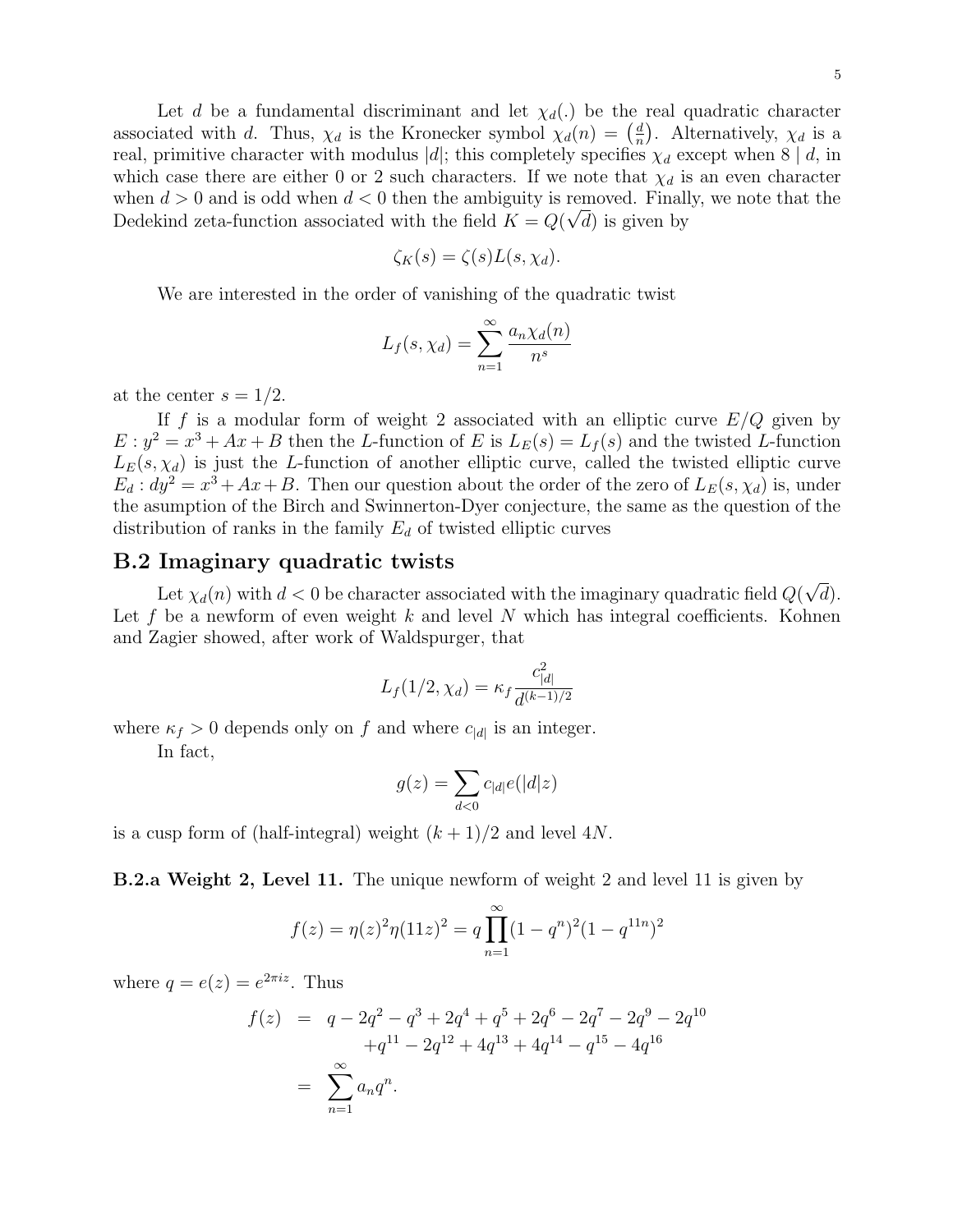This modular form is associated with the elliptic curve  $E_{11}$ :  $y^2 + y = x^3 - x^2$ . The L-function associated with  $f$  is

$$
L_{11}(s) = \sum_{n=1}^{\infty} \frac{a_n}{n^{s+1/2}}.
$$

For  $d < 0$ , we have, by the formula of Kohnen and Zagier, as computed by Rodriguez-Villegas using the algorithm of Gross,

$$
L_{11}(\big/12, \chi_d) = \kappa_{11} \frac{c_{11}(|d|)^2}{|d|^{1/2}}
$$

where  $\kappa_{11} = 2.917633...$  and where

$$
g(z) = \sum_{n=1}^{\infty} c_{11}(n)q^{n} = (\theta_1(q) - \theta_2(q))/2
$$

with

$$
\theta_1(q) = \sum_{\substack{(x,y,z) \in Z^3 \\ x \equiv y \mod 2}} q^{x^2 + 11y^2 + 11z^2}
$$

and

$$
\theta_2(q) = \sum_{\substack{x \equiv y \mod 3 \\ y \equiv z \mod 2}} q^{(x^2 + 11y^2 + 33z^2)/3}
$$

#### B.3 Brumer's upper bound for the rank

Theorem. Let  $L_E(s)$  be the L-function associated with an elliptic curve of conductor N. Let r be the order of vanishing at the center of the critical strip. If RH holds for  $L<sub>E</sub>$ , then

$$
r \le (1/2 + o(1)) \frac{\log N}{\log \log N}
$$

as  $N \to \infty$ .

Proof. Let  $F(x) = 1 - |x|$  be supported on  $[-1, 1]$ . The Fourier transform of this is  $G(t) = (2/t^2)(1 - \cos t)$ , which is everywhere nonnegative. By the explicit formula for this L-function (see page 219 of Mestre), we have

$$
\sum_{\rho} \Phi_{\lambda}(\rho) + 2 \sum_{p^m} b(p^m) F_{\lambda}(m \log p) \frac{\log p}{p^m} = \log N - 2 \log 2\pi - 2 \int_0^{\infty} \frac{F_{\lambda}(x)}{e^x - 1} - \frac{e^{-x}}{x} dx,
$$

where  $b(p^m)$  is the Frobenius trace (i.e. minus the coefficient of the logarithmic derivative of  $L_E(s)$ . The coefficient is not normalized and so, by Hasse or Weil,  $b(m)$  has size around  $\sqrt{m}$ for m a prime power.),  $\Phi(s) = G(-i(s-1/2))$  and  $F_{\lambda}(x) = F(x/\lambda)$  so that  $G_{\lambda}(t) = \lambda G(\lambda t)$ where  $\lambda$  is a parameter. The integral tends to  $\gamma$  as  $\lambda \to \infty$ . The positivity of  $\Phi$  (under GRH) and the Weil bound for  $b(p^m)$  give us that  $\lambda r G(0) \leq \log N + 4 \sum_{p^m \leq e^{\lambda}} \frac{\log p}{p^{m/2}} + O(1)$ ; the sum is easily bounded by  $2e^{\lambda/2} \log 3$ . By taking  $\lambda = 2 \log \log N - \log \log \log N$ , and noting that  $G(0) = 1$ , we thus get that  $r \leq (1/2 + o(1)) \frac{\log N}{\log \log N}$ .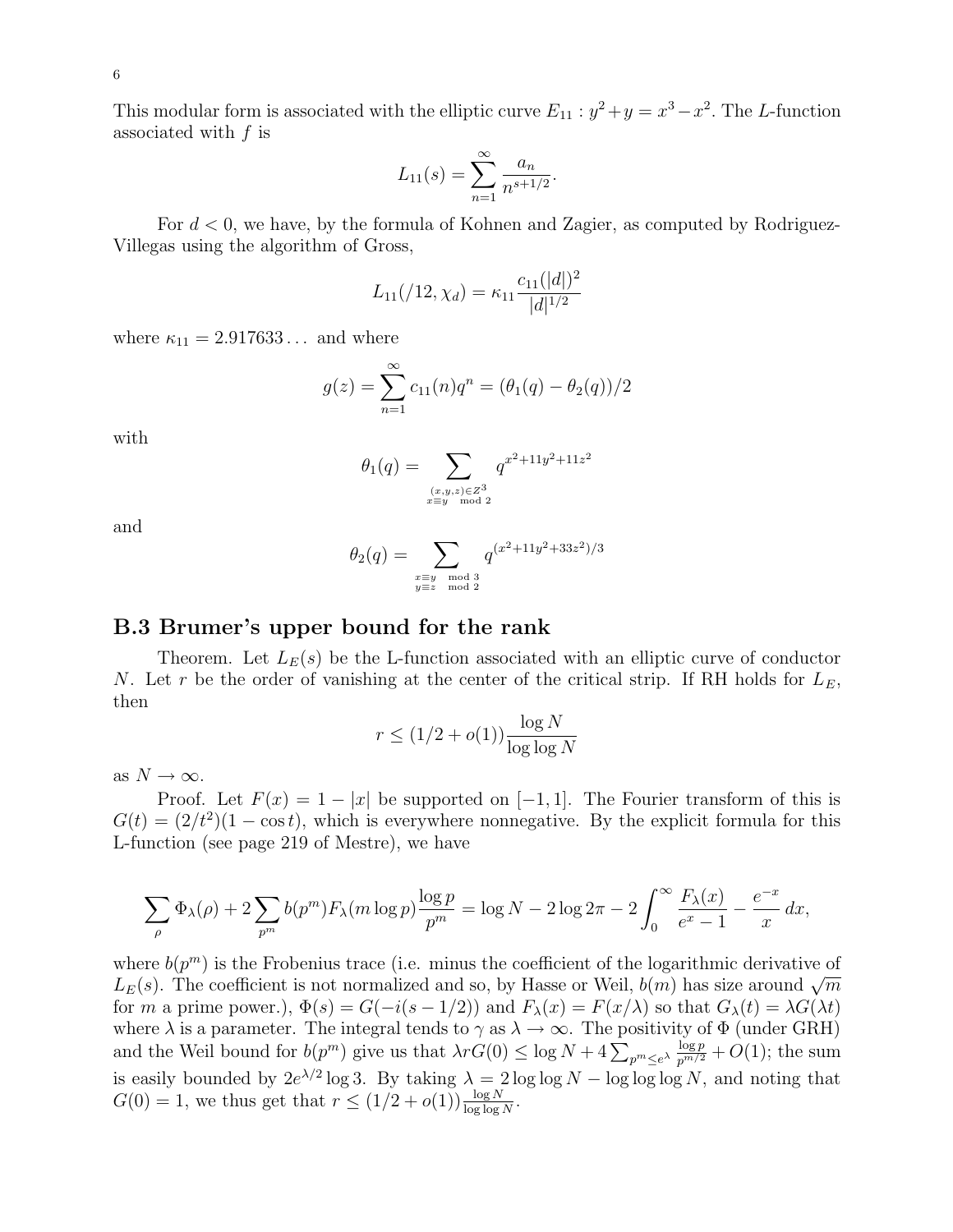#### CHAPTER C: LINKS TO DATA

The items in this section include lots of experimental data relevant to the focus of this workshop.

#### C.1 Tornaria/Rubinstein data for vanishing, thousands of curves

Data<sup>1</sup> for the twists with  $|d| < 10^8$  for thousands of elliptic curves based on the Tornaria-Villegas ternary forms.

 $Notes<sup>2</sup>$ 

### C.2 Second order vanishing for real quadratic twists of the weight 4 level 7 Hecke cuspform

Data<sup>3</sup> for quadratic twists of the weight 4 level 7 Hecke cuspform  $f$ .

This form can be given as  $f = q - q^2 - 2q^3 - 7q^4 + 16q^5 + 2q^6 - 7q^7 + \dots$ 

Here are the first few normalized values of the twisted L-series. This should be cmpared with Table 3.2 of the Rosson Tornaria paper which starts on page 315 of the Newton Proceedings. Note, that in the data below the discriminants divisible by 7 have been omitted, and also the entries have been scaled back by a factor of 7. And the entry corresdponding to  $d = 1$  is also not present. Below are the beginnings of the data. (The actual data set has millions of entries.)

 $1<sup>1</sup>$ http://pmmac03.math.uwaterloo.ca/∼mrubinst/L<sub>f</sub>unction<sub>p</sub>ublic/V ALUES/DEGREE<sub>2</sub>/ELLIPTIC/QUADRATIC<sub>1</sub>  $^{2}$ http://pmmac03.math.uwaterloo.ca/∼mrubinst/L<sub>f</sub>unction<sub>p</sub>ublic/V ALUES/DEGREE<sub>2</sub>/ELLIPTIC/QUADRATIC<sub>1</sub>  $3$ http://pmmac03.math.uwaterloo.ca/∼mrubinst/L<sub>f</sub>unction<sub>p</sub>ublic/V ALUES/DEGREE<sub>2</sub>/WEIGHT<sub>4e</sub>xample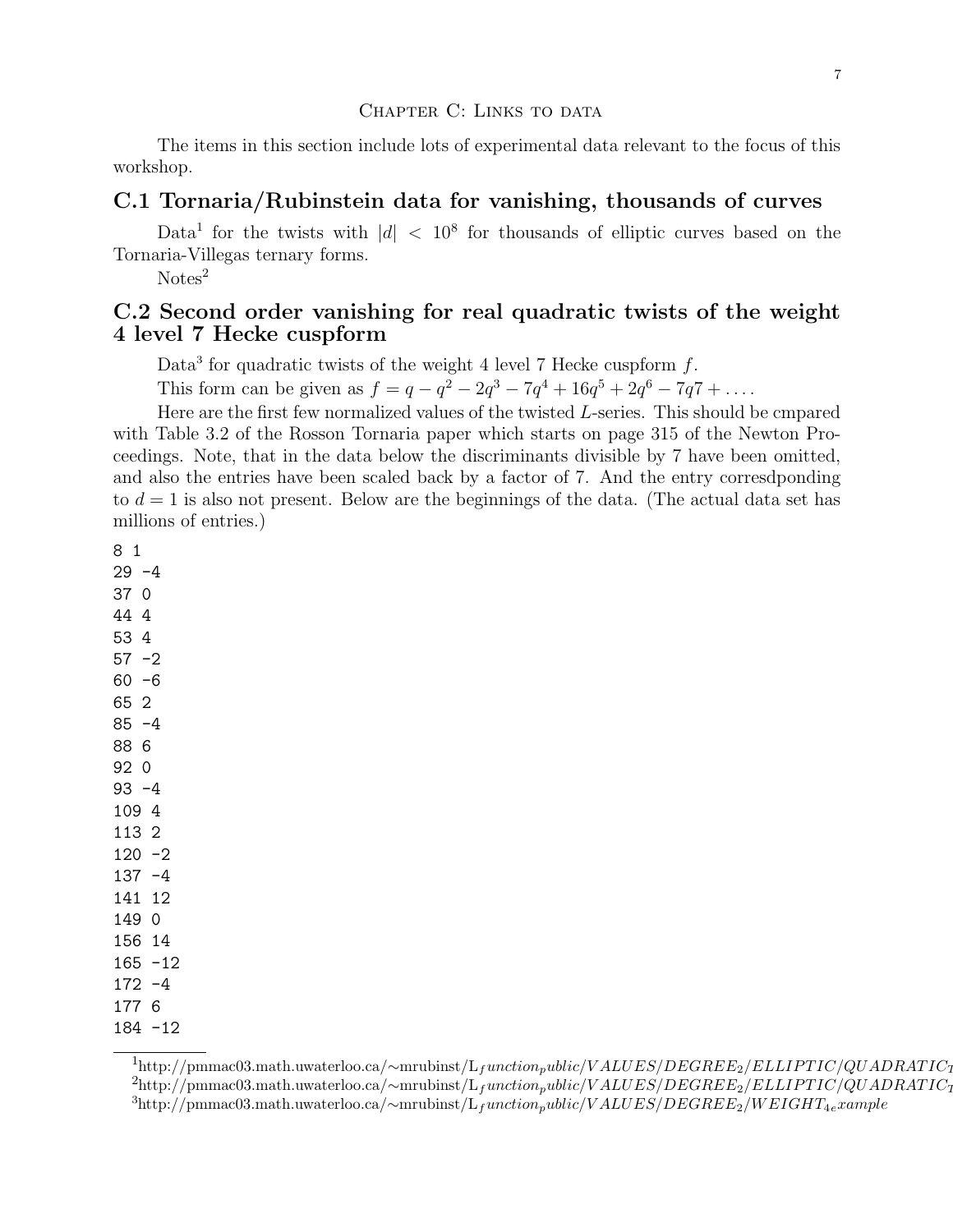193 6 197 8

### C.3 Rank one quadratic twists, Delaunay and Roblot

We give some numerical data on the quadratic twists by negative discriminants of the first smallest (for the conductor) elliptic curves. For each curve (11a1, 14a1, 15a1 and 17a1), the file contains a PARI/GP vector W of length  $1500000$  such that W[b] is non-zero iff -b is a fundamental discriminant and satisfying additional conditions so that the sign of the functional equation is  $-1$ . In that case, W[b] then contains a vector whose entries are: 1) the short ellinit of the minimal Weierstrass model of the quadratic twist, 2) the product of the Tamagawa numbers, 3) a generator of the Mordell-Weil group, 4) the analytic order of the Tate-Shafarevich group, 5) the index of the subgroup generated by torsion and the Heegner point used in the computation. Note that if the analytic rank of the quadratic twist is greater than 1 then the last three entries are zero.

Data<sup>4</sup>

See the bottom of the page.

### C.4 Watkin's lists of twists with odd ranks at least 3

This data<sup>5</sup> contains lists of which quadratic twists of given curves (up to 100A) have odd parity, satisfy a Heegner hypothesis, and have  $L'(E_d, 1) = 0$ .

For example, here is the beginning of his list of  $d$  for which the quadratic twist of the L-function associated with the elliptic curve of conductor 11 vanishes to odd order at least 3:

| 824    | 1007   | 1799   | 4399   | 8483   | 11567  | 14791  | 15487  |
|--------|--------|--------|--------|--------|--------|--------|--------|
| 15659  | 15839  | 16463  | 17023  | 17927  | 18543  | 19807  | 20247  |
| 20895  | 20984  | 23503  | 26039  | 30263  | 32551  | 32808  | 33887  |
| 34143  | 34663  | 36959  | 38807  | 39903  | 39947  | 40103  | 41335  |
| 41663  | 42919  | 43903  | 44527  | 45407  | 45524  | 45671  | 47759  |
| 50783  | 54247  | 55919  | 59287  | 60968  | 64103  | 64415  | 65236  |
| 67031  | 67063  | 67128  | 68855  | 70143  | 75688  | 76952  | 77987  |
| 78548  | 81028  | 81287  | 82631  | 83767  | 84292  | 84567  | 84983  |
| 87391  | 87463  | 90943  | 91640  | 91768  | 91955  | 92263  | 96168  |
| 97352  | 98116  | 99743  | 105047 | 107543 | 107912 | 108008 | 108539 |
| 114347 | 114872 | 120463 | 120859 | 121448 | 122447 | 122623 | 125879 |
| 129983 | 130008 | 130767 | 131423 | 131911 | 132923 | 134063 | 134312 |
| 135167 | 135176 | 135847 | 136199 | 138067 | 140223 | 140696 | 141448 |
| 145439 | 145559 | 146863 | 148103 | 150347 | 150367 | 150647 | 151879 |
| 152215 | 154343 | 154824 | 155359 | 157055 | 160388 | 160519 | 162799 |
| 164903 | 165711 | 166751 | 176183 | 176239 | 177935 | 178679 | 179467 |
| 181048 | 186711 | 190043 | 190119 | 192935 | 195263 | 195368 | 198527 |
| 198824 | 202663 | 203656 | 204503 | 204731 | 205784 | 207935 | 209919 |

<sup>4</sup>http://math.univ-lyon1.fr/∼roblot/tables.html

<sup>5</sup>http://www.maths.bris.ac.uk/∼mamjw/ALL.tar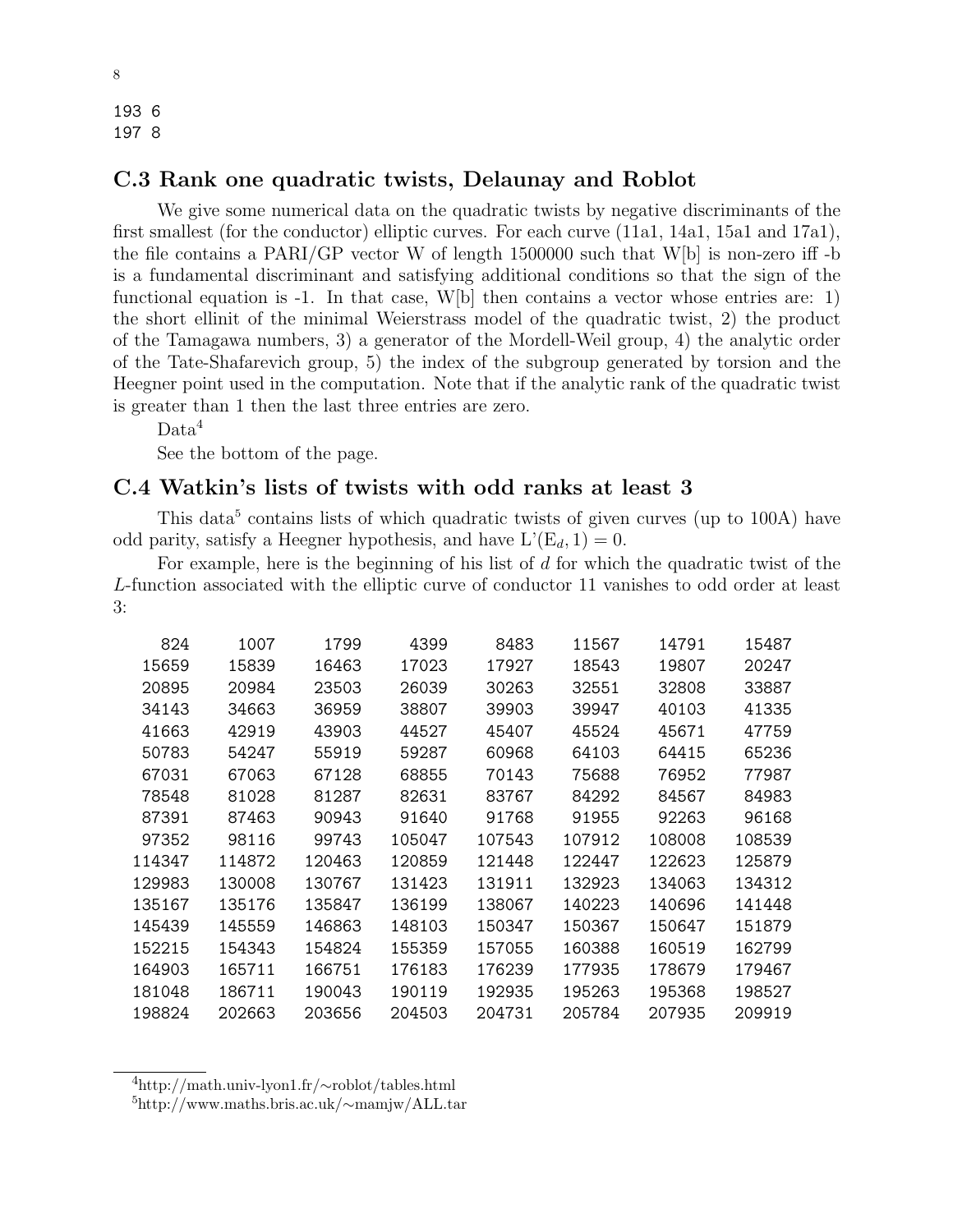### C.5 Vanishing for twists by  $d \equiv 0$  modulo p

Rubinstein's web site<sup>6</sup> has data which looks at the ratio of vanishing with  $d = 0$  mod p compared to all d and shows a connection to the group structure of  $E(F_p)$ . The data is sorted in increasing value of  $p *$  (ratio of vanishing). Smaller values tend to go with cyclic groups, larger values with products of two cyclic groups.

The number in the filenames indicates the total number of twists considered in the data set.

For example, here is the header in the  $E_{11}$  file column 1:  $p * (vanishing = 0 \mod p)/total$ column 2: p column 3:  $a_p$ column 4:  $N_p = p + 1 - a_p$ column 5: group structure of  $E(F_p)$ and here are some initial entries: 0.6576839438 3 -1 5 : cyclic 0.6594793716 1193 -21 1215 : cyclic 0.6755940597 1301 27 1275 : 255 x 5 0.6793569962 1549 -15 1565 : cyclic 0.7005016233 1637 33 1605 : cyclic 0.7059290235 1409 -15 1425 : cyclic

In the last line here, the 1409 indicates that we are twisting  $E_{11}$  by discriminants divisible by 1409. We found that the proportion of these that had rank even positive rank is about 0.7059/1409. The value of  $a_{1409}$  for  $E_1$ 1 is -15. The value of  $N_{1409}$  is 1425. The group of points of  $E_{11}$  over the finite field of size 1409 is cyclic.

# C.6 Second order vanishing of higher order twists (Fearnley and Kisilevsky)

A very nice web site by Jack Fearnley and Hershey Kisilevsky with data on vanishing of central values of cubic and higher order twists of L-functions associated with elliptic curves. Web page<sup> $\ell$ </sup>

# C.7 Cubic twist of the L-function of  $E$  over a quadratic extension (Watkins)

Start with  $E/Q$ , base extend to an imaginary quadratic field of class number 3, and then twist by cubic characters. How often does the L-function vanish? Donnelly and Watkins investigate this and here<sup>8</sup> is a description of their data.

### C.8 Coefficients for the first few spinor zeta-functions (by Kuss)

Coefficients<sup>9</sup> for the first few spinor zeta-functions and cental values of their twists.

 $^{6}$ http://www.math.uwaterloo.ca/∼mrubinst/vanishing<sub>a</sub>nd<sub>g</sub>p

<sup>7</sup>http://www.dms.umontreal.ca/∼jack/local/

<sup>8</sup>http://www.maths.bris.ac.uk/∼mamjw/blurb.pdf

 $^{9}$ http://www.aimath.org/conrey/banff/Kuss<sub>d</sub>ata.tar.gz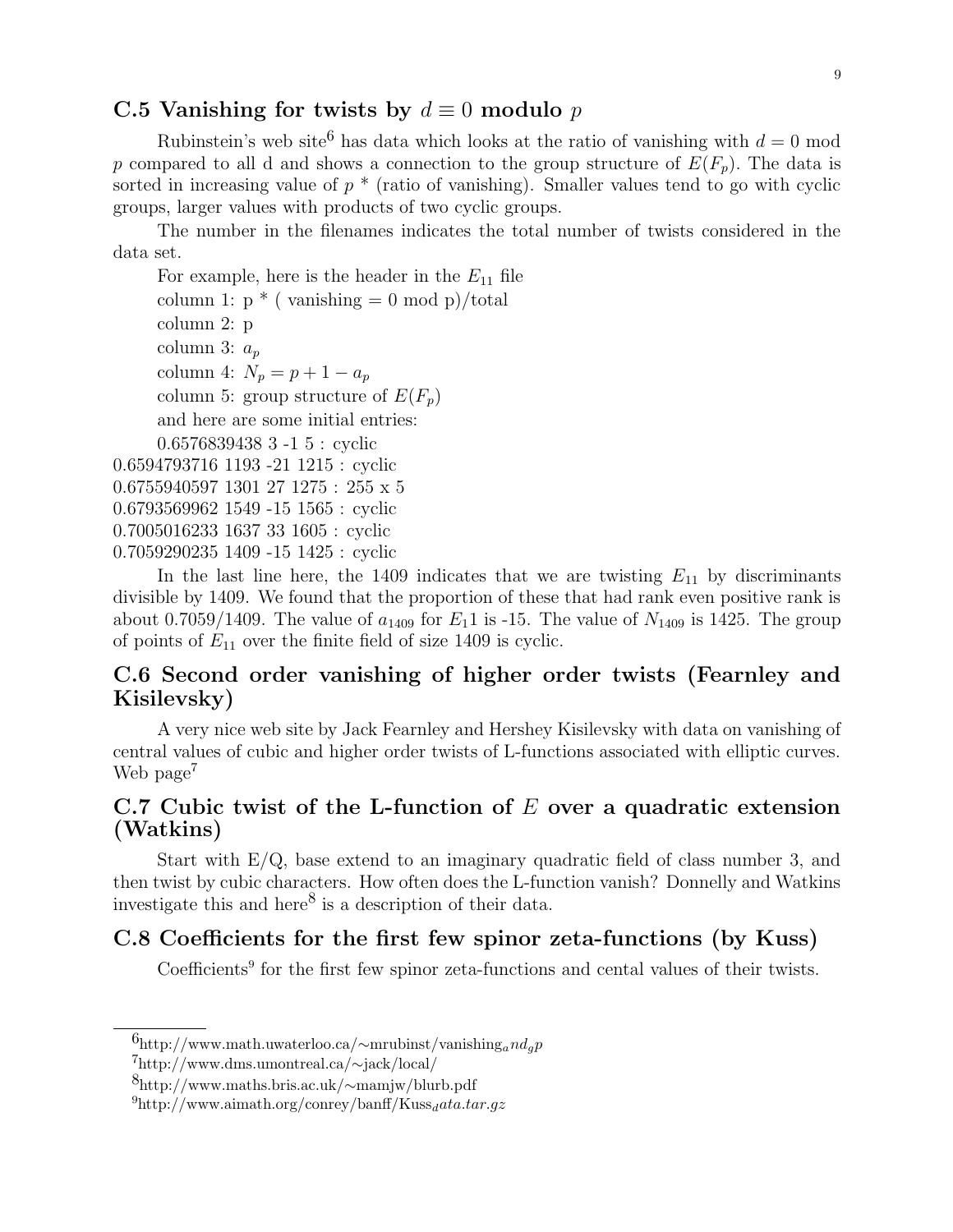For example here are the first few coefficients for the weight 20 degree 2 spinor zetafucntion:

```
#
# Tabelle der Eigenwerte von
#
# -1*2^9*3^2*5*7*11*V(phi10) * V(phi10)+1/2*V(phi12*E8)+1/2*V(phi10*E10)
#
# modulo 769511056930104637822105478184684011205425086641080997289138168656358804425712
#
#
lambda(2) = -840.960lambda(3) = 346.935.960lambda(5) = -5.232.247.240.500lambda(7) = 2.617.414.076.964.400
lambda(11) = 1.427.823.701.421.564.744
lambda(13) = -83.773.835.478.688.698.980lambda(17) = 14.156.088.476.175.218.899.620
lambda(19) = 146.957.560.176.221.097.673.720
lambda(23) = -7.159.245.922.546.757.692.913.520
lambda(29) = 1.055.528.218.470.800.414.110.149.180
lambda(31) = 4.031.470.549.468.367.403.585.068.224
lambda(37) = -154.882.657.977.740.251.483.442.365.940
lambda(41) = 1.126.683.124.934.949.617.518.831.346.964
lambda(43) = 74.572.686.686.194.644.813.168.430.600
lambda(47) = -13.773.335.595.379.978.013.820.602.730.720
lambda(53) = 29.292.488.702.536.161.643.591.933.657.260
lambda(59) = 521.943.213.201.995.351.655.113.144.025.960
lambda(61) = 896.978.197.899.858.751.399.574.623.768.444
lambda(67) = -2.921.787.486.641.381.474.027.809.454.434.280
lambda(71) = -10.040.723.756.183.052.209.438.026.581.108.816
lambda(73) = 35.758.360.743.202.050.929.441.049.170.653.780
lambda(79) = -162.246.739.774.459.334.098.015.102.062.271.520
lambda(83) = -206.892.964.328.868.666.394.961.575.845.492.360
lambda(89) = 680.395.062.782.220.767.996.769.753.143.492.340
lambda(97) = 2.332.265.955.650.189.235.208.550.925.056.957.380
lambda(101) = 4.386.172.918.053.625.462.559.466.358.055.947.404
lambda(103) = 32.195.086.396.948.327.734.208.192.573.193.192.560
lambda(107) = -24.228.077.499.906.736.103.239.295.291.195.489.400
lambda(109) = -12.955.699.549.333.026.964.322.913.228.574.296.740
lambda(113) = 36.255.949.371.446.088.080.680.636.143.504.043.620
lambda(127) = -361.342.894.775.546.586.251.665.886.043.645.512.960
lambda(131) = -2.053.619.322.749.000.749.691.039.889.490.669.814.376
lambda(137) = -3.744.460.506.310.723.939.277.414.819.956.659.325.740
lambda(139) = 419.297.609.100.113.389.140.294.392.040.631.725.640
lambda(149) = 10.769.495.917.074.628.858.977.625.085.917.067.553.900
```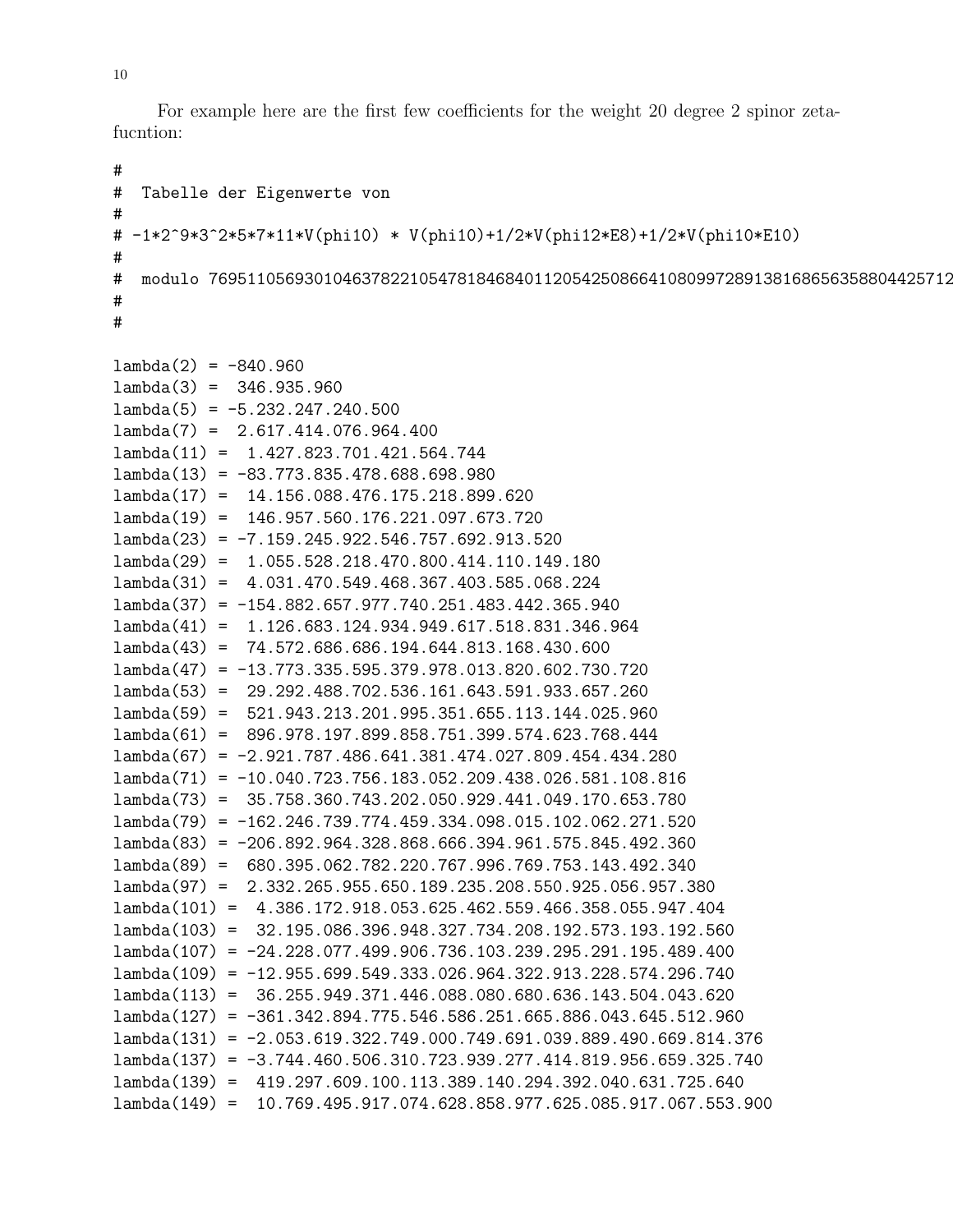lambda(151) = 9.334.247.630.257.185.873.211.774.091.931.905.801.104 lambda(157) = 33.793.021.179.199.016.867.594.391.971.251.561.680.700 lambda(163) = -110.850.825.156.572.723.151.988.432.773.370.438.791.080 lambda(167) = -118.679.333.472.681.624.640.702.222.790.918.993.560.080 lambda(173) = 46.749.322.156.688.096.269.201.140.297.725.725.372.380 lambda(179) = 104.233.219.767.057.822.550.544.911.884.186.972.529.080 lambda(181) = 207.762.909.808.835.396.767.334.770.633.028.101.969.324 lambda(191) = -63.517.483.904.754.733.670.967.681.976.125.665.751.936 lambda(193) = -267.251.286.131.268.420.110.302.359.162.667.934.949.500 lambda(197) = -255.034.267.090.827.972.833.444.866.782.055.909.482.420 lambda(199) = 3.624.095.258.996.012.770.479.419.815.087.685.961.665.200 lambda(211) = 9.782.628.970.544.607.179.115.817.803.912.815.906.919.544 lambda(223) = 7.633.350.373.112.207.921.215.176.727.261.847.796.623.680 lambda(227) = 3.690.457.413.425.483.396.410.498.083.461.810.010.273.240 lambda(229) = -9.459.107.646.730.616.297.026.260.721.656.143.628.885.620 lambda(233) = -6.518.233.529.510.248.143.084.719.131.742.966.396.228.460 lambda(239) = -174.289.033.715.822.749.051.787.796.341.723.196.742.769.760 lambda(241) = 165.411.807.125.763.090.448.015.609.164.763.861.692.881.764 lambda(251) = 10.040.525.828.214.215.237.077.359.707.488.429.149.078.504 lambda(257) = 559.093.438.914.779.356.899.053.428.598.510.513.591.568.900 lambda(263) = -1.093.446.135.900.068.391.671.153.374.335.286.886.635.158.480 lambda(269) = -779.319.800.265.343.124.419.069.257.884.629.979.797.575.780 lambda(271) = 2.126.139.242.814.193.873.497.724.221.863.293.610.241.445.984 lambda(277) = -1.829.398.521.407.900.555.919.736.166.452.464.004.650.368.660 lambda(281) = 873.606.030.193.110.809.794.772.171.610.387.367.679.876.724 lambda(283) = 2.284.669.073.643.510.737.359.980.059.014.097.257.668.316.840 lambda(293) = -1.002.663.569.785.176.779.113.280.997.156.603.069.381.798.900 lambda(307) = -13.034.670.684.793.860.775.645.487.512.403.484.297.745.757.000 lambda(311) = -7.787.112.252.426.689.018.271.832.043.149.843.510.894.843.056 lambda(313) = -11.591.518.908.086.637.517.572.515.263.901.895.018.178.223.180 lambda(317) = -9.179.771.636.920.468.169.855.409.559.744.825.026.721.371.780 lambda(331) = -213.447.033.740.089.463.462.053.489.746.773.284.457.099.576 lambda(337) = 84.669.849.416.835.714.006.952.735.473.040.220.442.656.890.660 lambda(347) = 230.458.399.280.174.855.021.546.789.850.838.785.135.022.883.880 lambda(349) = -185.619.024.402.281.287.631.814.735.712.109.460.539.452.952.900 lambda(353) = 2.598.771.740.172.754.824.454.272.724.943.092.027.018.821.060 lambda(359) = 117.608.353.485.511.419.149.405.458.741.378.983.255.079.643.760 lambda(367) = -367.777.575.361.137.277.090.843.735.111.125.772.482.655.971.680 lambda(373) = -322.660.653.230.457.762.543.907.839.235.182.295.913.572.766.420 lambda(379) = -79.805.169.831.994.879.651.985.700.137.963.052.252.556.349.720 lambda(383) = 12.745.650.135.391.529.798.274.593.543.759.038.771.196.893.440 lambda(389) = 1.293.552.421.949.295.265.163.351.505.836.527.141.014.458.632.140 lambda(397) = -1.679.687.580.771.102.854.867.693.108.890.062.219.800.095.794.020 lambda(401) = 2.858.201.743.929.466.986.375.501.968.188.691.120.029.233.629.604 lambda(409) = 348.729.101.349.455.034.615.416.081.981.576.296.433.036.467.060 lambda(419) = -1.090.398.123.154.252.531.022.990.634.807.666.434.017.821.587.880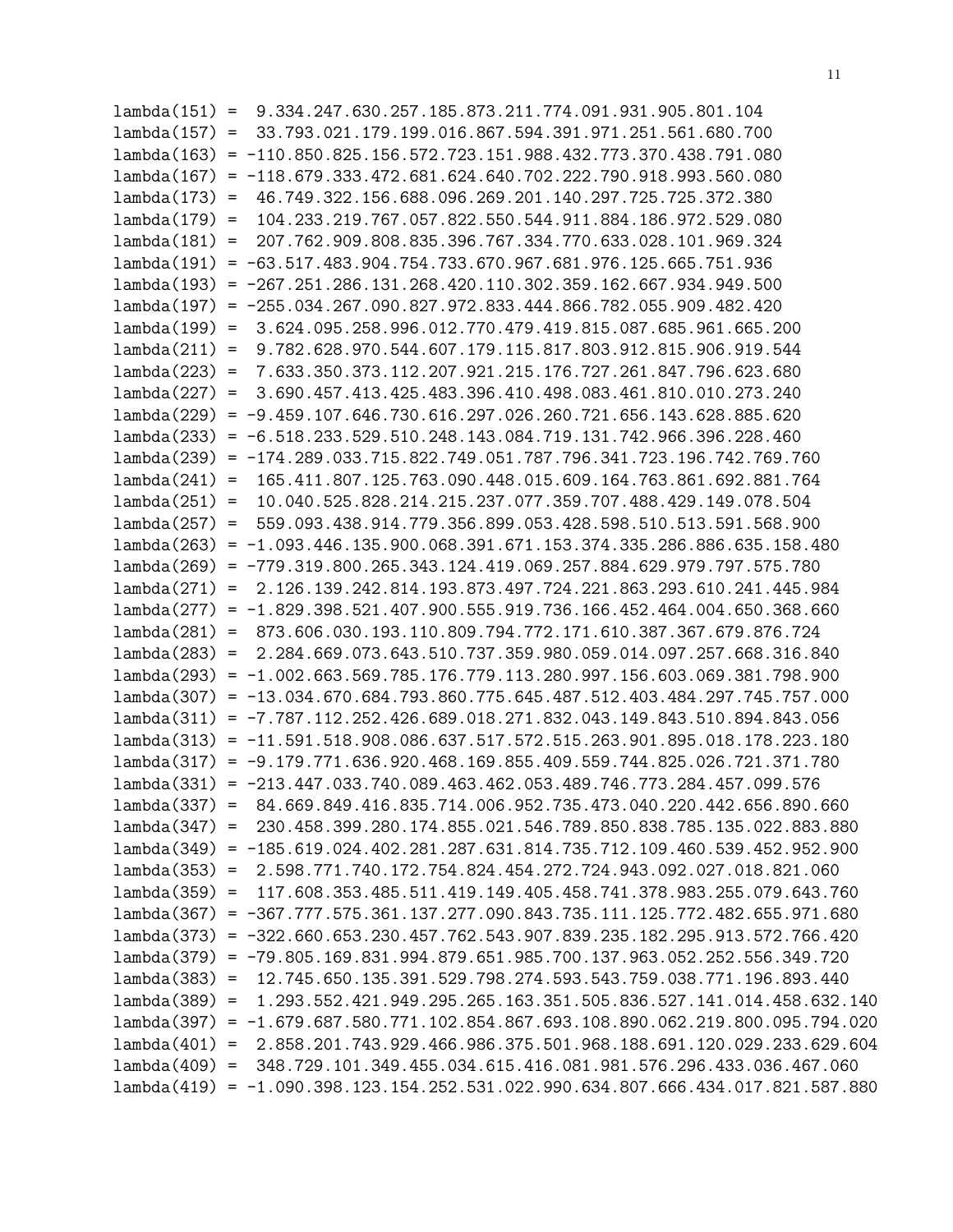|                 | $lambda(421) = -3.448.330.682.698.607.303.666.718.047.640.046.602.108.149.212.916$      |
|-----------------|-----------------------------------------------------------------------------------------|
|                 | $lambda(431) = 5.036.121.842.030.593.464.215.094.552.734.870.331.960.809.377.824$       |
|                 | $lambda(433) = 7.234.292.070.823.611.620.133.890.216.498.300.909.312.543.744.740$       |
| $lambda(439) =$ | 738.529.111.605.902.162.612.444.304.773.541.252.611.537.231.440                         |
| lambda(443)     | $= -2.257.815.213.371.794.341.783.826.716.082.311.901.264.623.279.000$                  |
|                 | $lambda(449) = 13.156.299.820.810.809.466.350.508.583.994.241.855.754.719.373.700$      |
|                 | $lambda(457) = 6.670.680.987.546.252.887.830.377.479.657.164.176.483.836.713.300$       |
|                 | $lambda(461) = -8.923.632.858.941.625.315.095.184.613.338.776.729.316.895.561.956$      |
|                 | $lambda(463) = -696.067.706.851.539.160.752.742.331.382.008.462.070.343.189.280$        |
| $lambda(467) =$ | 48.783.493.386.294.650.412.247.653.778.029.736.614.224.822.438.520                      |
|                 | $lambda(479) = -52.376.572.802.707.441.817.786.512.485.427.720.744.345.040.253.120$     |
|                 | $lambda(487) = 884.502.023.850.550.023.970.426.880.973.342.613.132.327.918.960$         |
|                 | $lambda(491) = -37.978.790.125.817.668.114.350.835.447.222.448.242.534.457.039.736$     |
|                 | $lambda(499) = -4.203.062.739.409.816.448.391.998.976.406.504.126.239.608.333.000$      |
|                 | $lambda(503) = -74.213.760.614.913.224.368.709.462.739.792.914.274.629.395.925.040$     |
|                 | $lambda(509) = -94.930.208.442.699.841.613.845.682.445.466.671.917.610.518.894.340$     |
|                 | $lambda(521) = 126.029.534.595.313.446.469.491.709.228.617.596.637.885.212.054.484$     |
|                 | lambda(523) = 313.930.583.083.149.945.729.047.210.822.295.717.713.472.089.329.480       |
|                 | $lambda(541) = -846.417.121.476.315.261.672.039.135.945.854.951.813.046.352.196.036$    |
|                 | $lambda(547) = 179.035.567.841.599.802.665.704.541.597.417.609.048.767.240.360.280$     |
|                 | $lambda(557) = 336.270.132.565.793.623.424.075.329.900.366.532.220.446.392.225.500$     |
|                 | $lambda(563) = -53.231.544.021.380.199.976.397.997.303.703.098.799.621.602.532.680$     |
|                 | $lambda(569) = 247.855.161.239.134.778.687.448.814.812.627.966.867.672.046.276.020$     |
|                 | $lambda(571) = 5.695.029.846.320.377.697.851.385.204.354.500.168.481.761.038.184$       |
| $lambda(577) =$ | 66.980.903.961.524.111.269.460.383.744.487.762.337.101.068.215.940                      |
|                 | $lambda(587) = -1.780.958.828.863.948.898.791.829.210.650.979.847.840.577.527.126.840$  |
|                 | $lambda(593) = -2.603.517.183.792.953.626.728.796.423.951.604.086.706.944.940.603.100$  |
|                 | $lambda(599) = -305.520.766.836.151.676.559.795.767.188.491.294.933.493.724.156.400$    |
|                 | $lambda(601) = 781.141.071.152.686.473.507.945.733.498.276.399.016.117.800.604.404$     |
|                 | lambda(607) = 2.445.638.663.958.212.480.034.776.080.096.222.207.329.275.815.297.600     |
|                 | $lambda(613) = 365.069.572.451.456.821.029.003.100.393.286.737.339.054.568.468.620$     |
|                 | $lambda(617) = 4.744.987.063.843.265.040.759.946.301.141.998.615.248.108.098.300.820$   |
|                 | 1ambda(619) = -5.709.939.240.758.780.134.780.869.660.246.901.235.976.338.407.362.680    |
|                 | $lambda(631) = -3.364.528.899.095.394.549.763.146.152.508.849.611.102.013.232.387.376$  |
|                 | $lambda(641) = 1.417.242.465.235.812.087.874.914.630.221.261.276.187.075.335.471.364$   |
|                 | $lambda(643) = 4.221.307.522.664.761.382.367.177.281.897.396.885.169.490.394.786.200$   |
| $lambda(647) =$ | 1.389.179.541.308.601.842.223.456.336.843.499.994.589.114.545.970.480                   |
|                 | $lambda(653) = -165.691.769.475.868.626.098.084.597.674.325.369.553.657.730.423.140$    |
|                 | $lambda(659) = 7.935.430.371.868.671.480.872.457.661.224.678.447.023.592.543.181.560$   |
|                 | $lambda(661) = 8.894.095.452.091.030.617.985.542.453.317.292.620.621.653.348.212.844$   |
|                 | $lambda(673) = -17.697.387.529.487.643.283.462.436.772.314.534.534.085.230.738.226.620$ |
|                 | lambda(677) = 30.452.118.993.804.319.223.928.951.954.851.607.428.370.852.782.224.140    |
|                 | $lambda(683) = -30.161.466.767.718.939.050.406.186.475.363.432.102.470.557.933.312.760$ |
|                 | $lambda(691) = -38.999.485.389.650.722.748.821.201.910.568.567.015.164.335.393.124.936$ |
|                 | $lambda(701) = -40.624.891.939.967.321.528.907.667.172.011.018.469.627.869.398.968.196$ |
|                 | $lambda(709) = -56.856.096.442.287.109.119.788.176.503.051.232.034.090.388.493.065.140$ |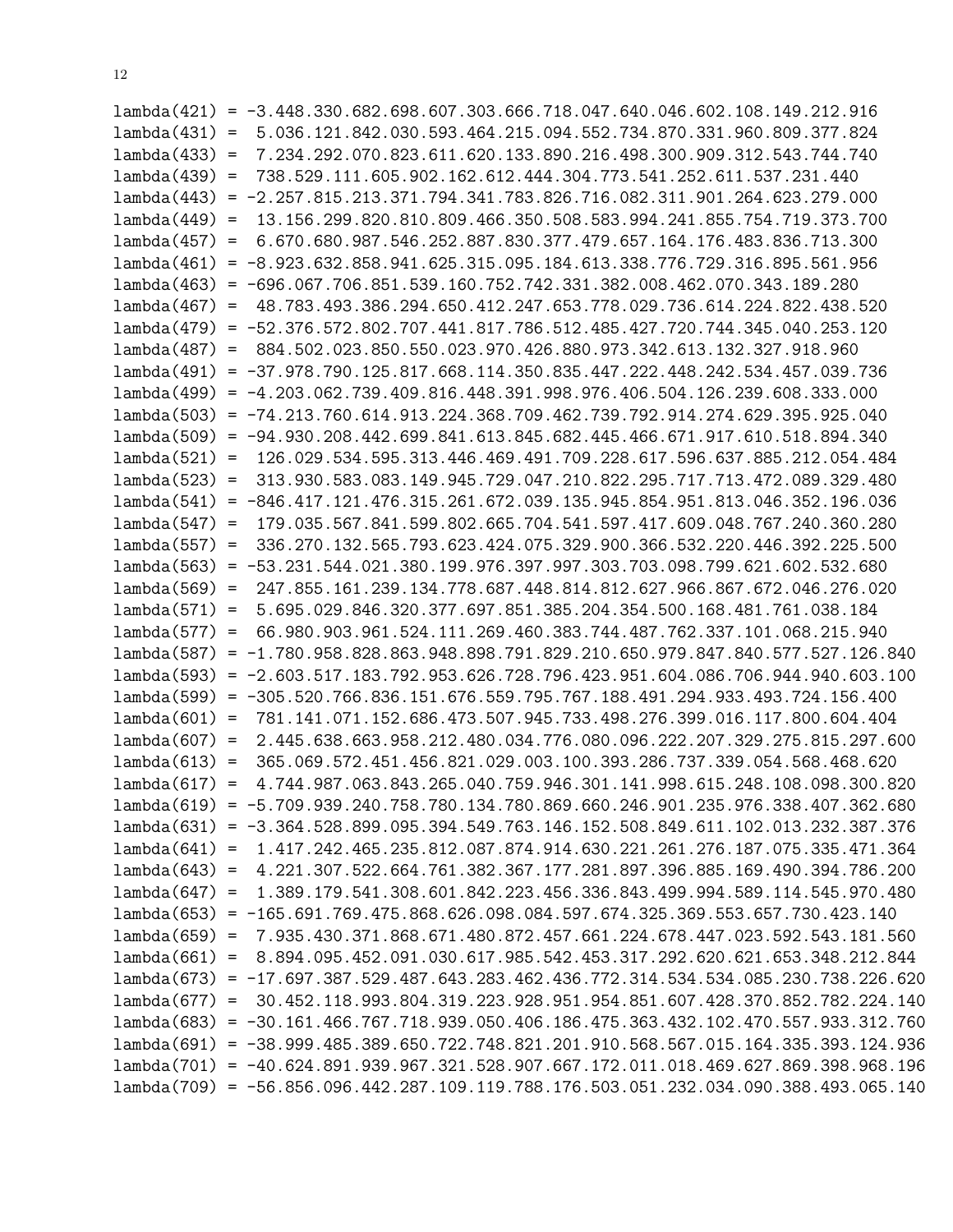|                 | $lambda(719) = 9.764.210.923.407.953.138.285.658.715.643.312.308.794.513.533.149.920$      |  |  |  |  |  |  |
|-----------------|--------------------------------------------------------------------------------------------|--|--|--|--|--|--|
|                 | $lambda(727) = -59.948.456.270.542.405.842.738.535.576.803.309.332.709.214.922.923.760$    |  |  |  |  |  |  |
| $lambda(733) =$ | 86.705.600.979.762.545.240.269.475.714.809.395.362.804.597.913.988.540                     |  |  |  |  |  |  |
|                 | $lambda(739) = -101.944.634.031.348.580.562.020.592.193.446.815.898.762.689.737.694.760$   |  |  |  |  |  |  |
|                 | $lambda(743) = -10.450.835.913.190.722.221.709.167.966.608.064.844.152.967.358.381.200$    |  |  |  |  |  |  |
|                 | lambda(751) = 53.852.415.478.017.931.475.510.029.882.245.777.853.242.496.882.585.504       |  |  |  |  |  |  |
|                 | $lambda(757) = -10.895.692.262.281.758.724.658.825.817.801.644.081.632.275.423.622.100$    |  |  |  |  |  |  |
|                 | $lambda(761) = 238.797.077.147.834.488.554.907.811.280.688.800.363.021.794.552.360.244$    |  |  |  |  |  |  |
|                 | lambda(769) = 83.866.146.020.804.439.049.293.616.618.297.545.603.824.725.747.017.220       |  |  |  |  |  |  |
| $lambda(773) =$ | 84.471.092.544.936.412.635.213.833.928.284.723.948.336.583.838.987.980                     |  |  |  |  |  |  |
|                 | lambda(787) = -785.900.693.249.745.116.791.273.018.438.120.371.770.673.370.957.650.440     |  |  |  |  |  |  |
| $lambda(797) =$ | 346.699.798.912.795.313.309.723.252.977.440.824.930.768.481.322.014.780                    |  |  |  |  |  |  |
|                 | lambda(809) = -1.094.777.552.862.364.764.493.126.600.175.384.833.346.794.395.978.210.540   |  |  |  |  |  |  |
|                 | lambda(811) = 264.564.830.441.285.482.428.859.800.623.822.933.107.099.687.842.983.944      |  |  |  |  |  |  |
|                 | $lambda(821) = -694.236.089.970.654.017.608.373.346.591.675.657.360.112.866.628.223.316$   |  |  |  |  |  |  |
| $lambda(823) =$ | 381.553.805.008.711.052.414.074.501.055.810.518.902.252.815.033.235.280                    |  |  |  |  |  |  |
|                 | $lambda(827) = -444.829.435.409.142.487.908.641.790.651.171.963.524.238.639.106.513.560$   |  |  |  |  |  |  |
|                 | lambda(829) = 2.080.609.730.004.403.723.586.761.462.409.827.774.888.383.836.894.489.980    |  |  |  |  |  |  |
| $lambda(839) =$ | 794.373.884.628.008.486.292.192.242.928.704.313.260.247.475.384.977.840                    |  |  |  |  |  |  |
|                 | lambda(853) = 360.886.834.243.802.181.174.849.708.947.408.775.243.507.497.880.238.060      |  |  |  |  |  |  |
|                 | $lambda(857) = -147.310.889.855.119.834.574.086.892.045.458.202.371.953.953.179.269.900$   |  |  |  |  |  |  |
| $lambda(859) =$ | 89.368.832.236.809.785.565.865.416.378.424.748.312.340.025.277.214.760                     |  |  |  |  |  |  |
|                 | $lambda(863) = -2.333.780.259.369.874.453.904.462.038.337.504.435.007.101.291.746.514.880$ |  |  |  |  |  |  |
|                 | lambda(877) = 45.365.619.315.356.974.884.365.276.786.671.362.025.604.628.208.456.540       |  |  |  |  |  |  |
|                 | $lambda(881) = 6.921.921.598.802.920.445.308.726.020.098.848.144.679.154.512.431.361.124$  |  |  |  |  |  |  |
|                 | lambda(883) = 6.314.712.712.082.575.161.074.583.362.460.903.180.280.713.694.684.880.440    |  |  |  |  |  |  |
|                 | lambda(887) = -2.062.615.119.839.681.438.263.706.452.588.931.073.473.471.229.237.096.240   |  |  |  |  |  |  |
| lambda(907)     | $= -2.297.300.139.775.143.823.836.589.429.818.796.449.519.931.962.494.799.800$             |  |  |  |  |  |  |
|                 | $lambda(911) = 2.502.332.172.299.861.337.458.680.117.453.813.199.170.053.553.847.701.344$  |  |  |  |  |  |  |
|                 | lambda(919) = -5.202.556.259.814.384.437.206.424.409.524.379.955.943.829.420.597.088.880   |  |  |  |  |  |  |
|                 | lambda(929) = -2.299.820.495.219.033.403.129.821.737.829.163.398.192.485.784.368.575.420   |  |  |  |  |  |  |
|                 | lambda(937) = 20.728.253.767.997.466.009.656.195.175.274.111.102.482.859.002.172.067.86    |  |  |  |  |  |  |
|                 | lambda(941) = 6.910.242.774.849.130.535.729.742.154.316.194.098.929.850.966.529.113.564    |  |  |  |  |  |  |
|                 | $lambda(947) = -3.922.053.237.528.471.526.894.368.916.080.795.990.942.198.787.169.614.920$ |  |  |  |  |  |  |
|                 | $lambda(953) = -9.744.586.276.127.704.137.071.387.409.413.743.671.485.927.494.322.795.340$ |  |  |  |  |  |  |
|                 | lambda(967) = 7.702.986.144.431.860.997.026.595.809.197.973.943.227.493.084.584.377.520    |  |  |  |  |  |  |
|                 | lambda(971) = 25.989.700.002.773.199.653.825.944.249.995.706.984.782.097.406.732.387.78    |  |  |  |  |  |  |
|                 | $lambda(977) = 38.480.875.858.561.905.041.313.051.867.595.220.636.913.680.079.843.016.74$  |  |  |  |  |  |  |
|                 | lambda(983) = -32.423.811.165.177.479.059.590.178.700.572.318.345.232.334.028.001.310.96   |  |  |  |  |  |  |
|                 | lambda(991) = -36.093.870.763.467.971.560.763.644.574.811.761.504.935.884.691.226.092.73   |  |  |  |  |  |  |
|                 | $lambda(997) = -11.827.252.416.410.698.465.141.694.507.545.048.712.780.663.614.521.544.82$ |  |  |  |  |  |  |
| $\sharp$        |                                                                                            |  |  |  |  |  |  |
| $\sharp$        |                                                                                            |  |  |  |  |  |  |
|                 | $lambda(2^2) = 248.256.200.704$                                                            |  |  |  |  |  |  |
|                 | $lambda(3^2) = -452.051.040.393.665.991$                                                   |  |  |  |  |  |  |
|                 | $lambda(5^2) = -94.655.785.156.653.029.446.859.375$                                        |  |  |  |  |  |  |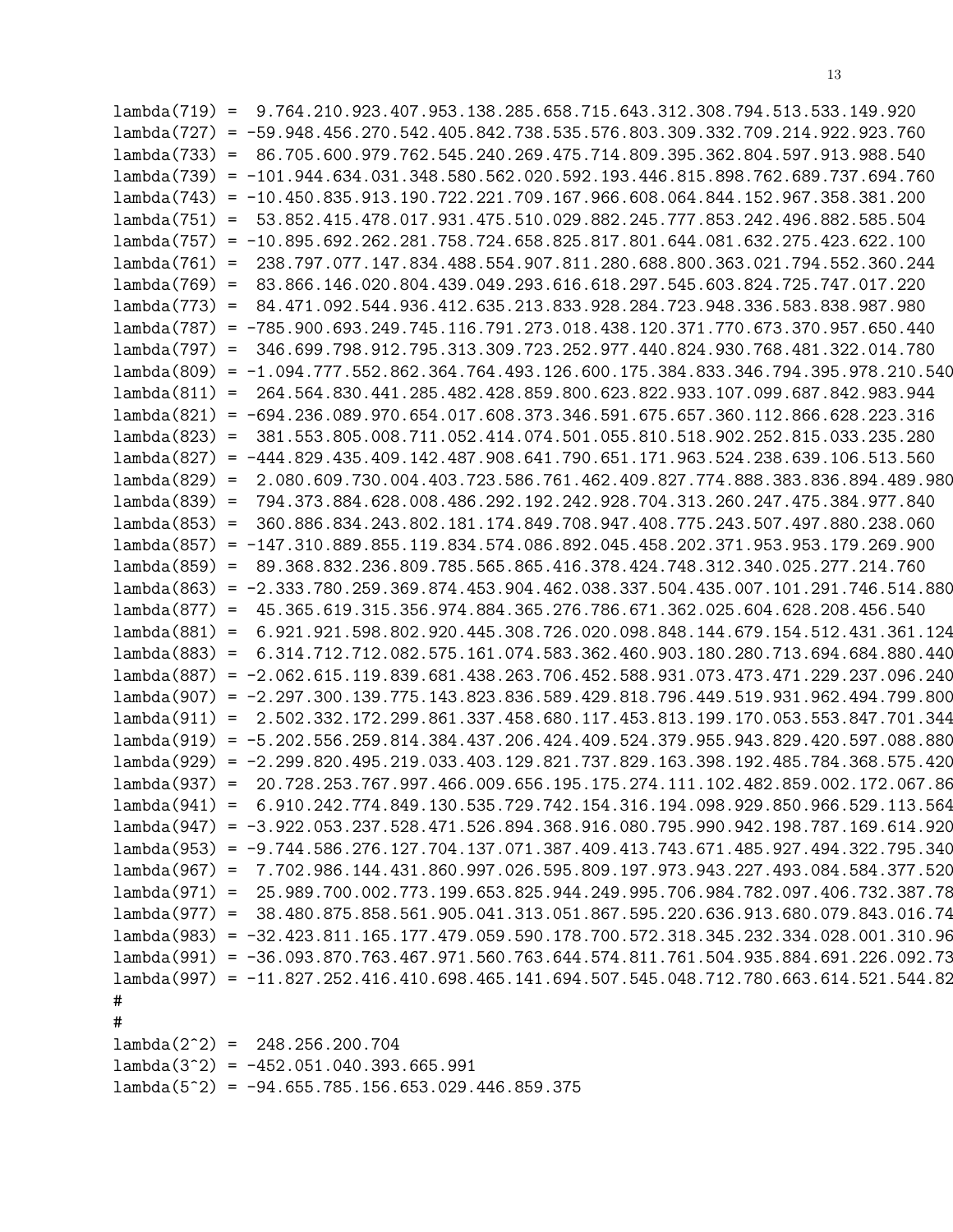| $lambda(7^2) = -5.501.629.950.184.780.949.434.983.315.951$                                 |
|--------------------------------------------------------------------------------------------|
| $lambda(11^2) = -126.258.221.861.417.704.499.584.077.355.164.268.151$                      |
| $lambda(13^2) = 2.528.254.555.352.510.520.887.488.261.241.887.242.369$                     |
| $lambda(17^2) = 262.144.933.510.286.336.089.464.293.262.250.165.947.750.889$               |
| $lambda(19^2) = -283.417.759.450.334.375.466.210.009.895.464.677.379.295.086.759$          |
| lambda(23^2) = 127.862.428.522.278.879.932.688.110.084.314.434.400.497.569.566.129         |
| lambda(29^2) = 408.550.299.154.535.330.723.926.336.201.059.419.422.405.306.949.883.361     |
| $lambda(31^2) = -9.417.686.481.892.622.568.784.061.821.415.683.057.728.289.096.885.473.47$ |
| lambda(37^2) = 4.270.657.975.661.931.417.960.508.434.757.260.969.748.219.593.839.247.06    |
| lambda(41^2) = 129.620.395.091.878.626.890.240.343.719.327.738.119.688.391.311.944.613.    |
| lambda(43^2) = -2.118.391.905.744.174.698.890.014.439.813.915.105.652.042.393.393.982.40   |
| lambda(47^2) = 10.717.867.956.150.312.430.187.083.192.735.560.357.439.349.298.395.760.6    |
| lambda(53^2) = -6.359.983.052.359.692.969.866.068.986.893.310.598.482.880.773.029.488.94   |
| lambda(59^2) = 159.291.906.542.794.821.742.879.348.124.552.646.753.906.149.121.778.952.    |
| lambda(61^2) = -653.805.853.261.332.407.170.328.486.766.159.640.869.797.840.457.778.124.   |
| lambda(67^2) = 25.254.882.862.606.589.034.647.035.623.760.404.781.292.970.925.413.106.2    |
| $lambda(71^2) = 173.803.021.217.204.348.159.401.727.499.142.397.151.285.125.090.266.111.$  |
| lambda(73^2) = 244.586.510.121.809.529.678.274.464.585.042.290.025.095.172.202.619.886.    |
| lambda(79^2) = -4.991.297.766.303.348.937.077.560.233.832.507.863.616.069.468.135.037.03   |

# C.9 Computing the analytic rank (program from S.J. Miller)

The auxiliary file attached to this article is a package for PARI written by S. J. Miller to compute the analytic rank of a curve. The instructions on how to use it at the command line in PARI follow:

to load in the program arank.gp for command line usage:

årank.gp

now in PARI let E be an elliptic curve:

 $E =$ ellinit $([0,0,1,-7,6])$ 

to find the rank simple type at the command prompt

ellarank(E)

here are some curves with given ranks:

rank 3: [0,0,1,-7,6]

rank 4: [1,-1,0,-79,289]

rank 5: [0,0,1,-79,342]

rank 6: [0,0,1,-7077,235516]

If the conductor is large, the program takes a bit longer to run. For example, consider the following

 $E5 =$  ellinit $([0,0,0,-15823,767122])$ ellarank(E5)

It will see the rank is 5, but it will take a noticeable amount of time. 5 points on curve are (81,130) (83,160) (74,38) (71,40) (69,62) The height matrix of these points is approximately 32.5.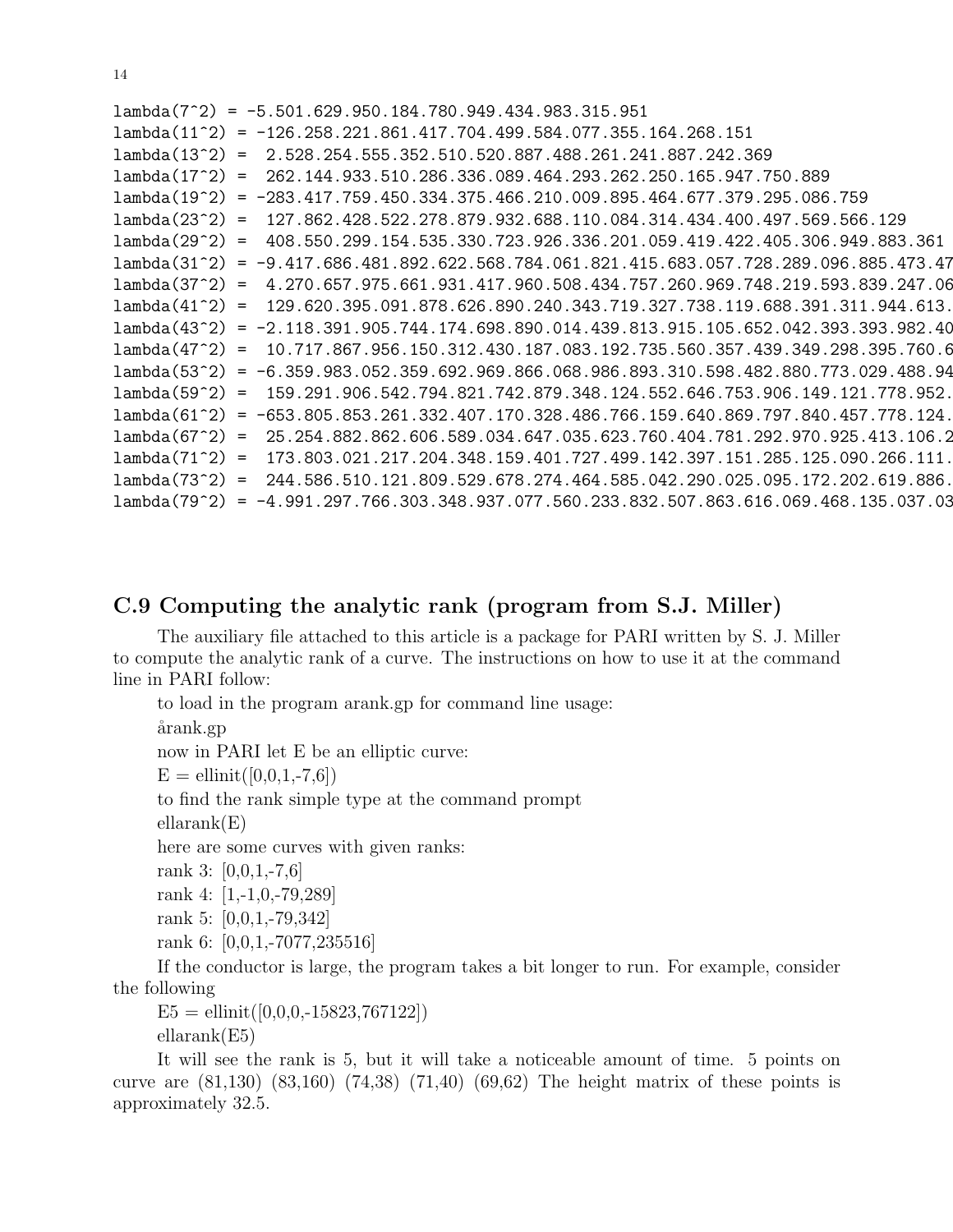#### CHAPTER D: NOTES FROM THE BANFF WORKSHOP

Where speakers have submitted notes to their talks, these notes can be found here $^{10}$ . Some notes and slides for various talks are also below, as well as links to relevant papers. Click here<sup>11</sup> for the program and abstracts to all talks.

- Henri Darmon: Shintani lifts, p-adic families and derivatives of quadratic twists: notes from the talk<sup>12</sup>.
- Christophe Delaunay: Thoughts on  $c_E$ : notes from the talk<sup>13</sup>.
- Eduardo Dueez, Duc Khiem Huynh, Jon Keating and Steven J. Miller: Finite conductor models for zeros of elliptic curves: slides<sup>14</sup>.

Relevant papers:

Investigations of zeros near the central point of elliptic curve L-functions<sup>15</sup> (Miller and Dueez)

Applications of the L-functions ratios conjecture<sup>16</sup> (Conrey and Snaith)

- Zhengyu Mao: Shimura correspondence and computation of L-values: notes from the  $\text{talk}^{17}$ .
- Mark Watkins: Extemporaneous talk on random matrix theory and symmetric powers: notes from the talk<sup>18</sup>.

There was also a discussion session session on open, important problems. Notes are available here<sup>19</sup>. Additional notes from the workshop can also be found here<sup>20</sup>.

#### Chapter E: Proceedings, papers and reviews

- Ehud Moshe Baruch, Zhengyu Mao. Central value of automorphic L−functions. [arxiv:math.NT/0301115]
- Brian Conrey, Jon Keating, Mike Rubinstein, and Nina Snaith. On the frequency of vanishing of quadratic twists of modular L-functions. [arxiv:math.NT/0012043]
- Chantal David, Jack Fearnley, and Hershey Kivilevsky. On the vanishing of twisted L-functions of elliptic curves. David's Home Page<sup>21</sup>.
- Christophe Delaunay. Heuristics on Tate-Shafarevitch Groups of Elliptic Curves Defined over Q. [2003a:11065]
- Noam Elkies and Mark Watkins. Elliptic curves of large rank and small conductor.<sup>22</sup>
- Fernando Gouvea and Barry Mazur. The square free sieve and the rank of elliptic curves [92b:11039] J. Amer. Math. Soc. 4 (1991), no. 1, 1–23.

<sup>10</sup>http://www.maths.bris.ac.uk/∼mancs/banff.html

<sup>11</sup>http://www.aimath.org/∼aimath/WWN/rmtapplications/Programme07w5114.pdf

<sup>12</sup>http://www.aimath.org/∼aimath/WWN/rmtapplications/Darmon.pdf

<sup>13</sup>http://www.aimath.org/∼aimath/WWN/rmtapplications/Delaunay.pdf

<sup>&</sup>lt;sup>14</sup>http://www.aimath.org/∼aimath/WWN/rmtapplications/Banff<sub>D</sub>HKM.pdf

 $15$ http://arxiv.org/abs/math/0508150

 $16$ http://arxiv.org/abs/math/0509480

<sup>17</sup>http://www.aimath.org/∼aimath/WWN/rmtapplications/Mao.pdf

<sup>18</sup>http://www.aimath.org/∼aimath/WWN/rmtapplications/Watkins.pdf

<sup>19</sup>http://www.aimath.org/∼aimath/WWN/rmtapplications/Discussion.pdf

<sup>20</sup>http://www.maths.bris.ac.uk/∼mancs/banff.html

<sup>21</sup>http://cicma.mathstat.concordia.ca/faculty/chantal/publi.html

<sup>22</sup>http://www.math.psu.edu/watkins/antsVI.ps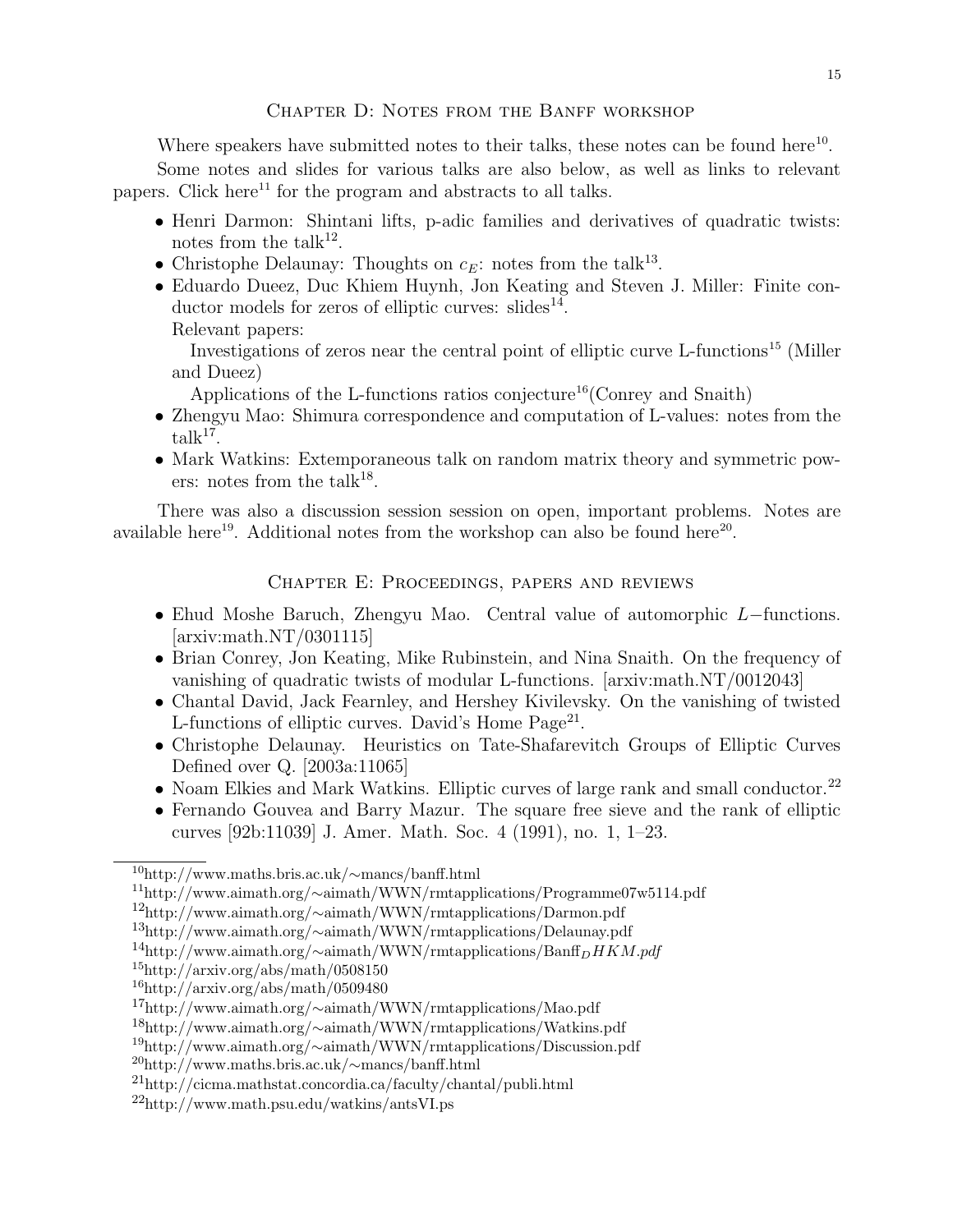- Roger Heath-Brown. The Size of Selmer Groups for the Congruent Number Problem II [95h:11064] Invent. Math. 118 (1994), no. 2, 331–370.
- Karl Rubin and Alice Silverberg. Rank frequencies for quadratic twists of elliptic curves. [arxiv:math.NT/0010056]
- Ranks of elliptic curves, by Karl Rubin; Alice Silverberg. article<sup>23</sup>
- Doug Ulmer. Elliptic curves with large rank over function fields. [arxiv:math.NT/0109163]
- Mark Watkins. Rank distribution in a family of cubic twists.<sup>24</sup>
- D. Zagier and G. Kramarz. [90d:11072] Numerical investigations related to the Lseries of certain elliptic curves. J. Indian Math. Soc. (N.S.) 52 (1987), 51–69 (1988).
- Average ranks of elliptic curves: Tension between data and conjecture by Baur Bektemirov; Barry Mazur; William Stein; Mark Watkins. Bulletin article<sup>25</sup>

# E.1 Proceedings of the Newton Institute workshop on RMT and ranks of elliptic curves

Download proceedings<sup>26</sup> in pdf format of the Clay workshop at the Newton institute, February 2004, edited by Conrey, Farmer, Mezzadri, and Snaith.

Contents

Introduction 1 J. B. Conrey, D. W. Farmer, F. Mezzadri, and N. C. Snaith

Families Elliptic curves, rank in families and random matrices 7 E. Kowalski

Modeling families of L-functions 53 D. W. Farmer

Analytic number theory and ranks of elliptic curves 71 M. P. Young

The derivative of  $SO(2N +1)$  characteristic polynomials and rank 3 elliptic curves 93

N. C. Snaith Function elds and random matrices 109

D. Ulmer Some applications of symmetric functions theory in random matrix theory 143

A. Gamburd Ranks of quadratic twists

The distribution of ranks in families of quadratic twists of elliptic curves 171 A. Silver-

#### berg

Twists of elliptic curves of rank at least four 177 K. Rubin and A. Silverberg

The powers of logarithm for quadratic twists 189 C. Delaunay and M. Watkins

Note on the frequency of vanishing of L-functions of elliptic curves in a family of quadratic twists 195 C. Delaunay

Discretisation for odd quadratic twists 201 J. B. Conrey, M. O. Rubinstein, N. C. Snaith and M. Watkins

Secondary terms in the number of vanishings of quadratic twists of elliptic curve Lfunctions 215 J. B. Conrey, A. Pokharel, M. O. Rubinstein and M. Watkins

Fudge Factors in the Birch and Swinnerton-Dyer Conjecture 233 K. Rubin

Number fields and higher twists Rank distribution in a family of cubic twists 237 M. Watkins

<sup>23</sup>http://www.ams.org/journal-getitem?pii=S0273-0979-02-00952-7

<sup>24</sup>http://www.math.psu.edu/watkins/papers.html

 $^{25}$ http://www.ams.org/bull/2007-44-02/S0273-0979-07-01138-X/home.html

<sup>26</sup>http://www.aimath.org/conrey/proceedings.pdf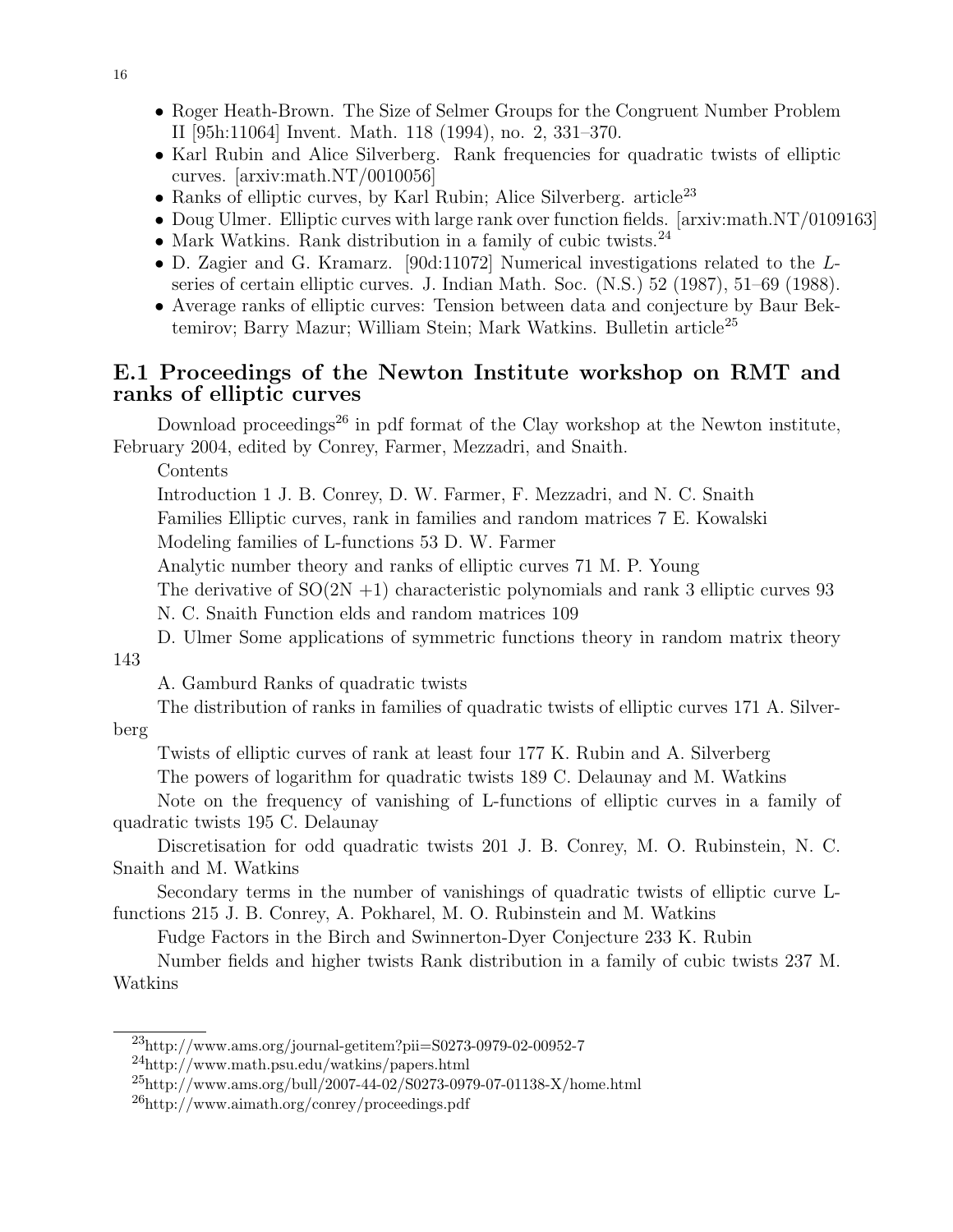Vanishing of L-functions of elliptic curves over number Fields 247 C. David, J. Fearnley and H. Kisilevsky

Shimura correspondence, and twists Computing central values of L-functions 260 F. Rodriguez-Villegas

Computation of central value of quadratic twists of modular Lfunctions 273 Z. Mao, F. Rodriguez-Villegas and G. Tornaria

Examples of Shimura correspondence for level p2 and real quadratic twists 289 A. Pacetti and G. Tornaria

Central values of quadratic twists for a modular form of weight 4 315 H. Rosson and G. Tornaria

Global structure: Sha and descent Heuristics on class groups and on Tate-Shafarevich groups 323 C. Delaunay

A Note on the 2-Part of X for the Congruent Number Curves 341 D.R. Heath-Brown 2-Descent Through the Ages 345 P. Swinnerton-Dyer

# E.2 Frequency of order two vanishing of quadratic twists (Conrey, Keating, Rubinstein, and Snaith)

Brian Conrey, Jon Keating, Mike Rubinstein, and Nina Snaith. On the frequency of vanishing of quadratic twists of modular L-functions. [arxiv:math.NT/0012043]

This paper was the first to use random matrix theory to investigate the frequency of higher ranks in a family of elliptic curves.

# E.3 Frequency of order two vanishing of cubic twists (David, Fearnley, Kisilevsky)

Chantal David, Jack Fearnley, and Hershey Kivilevsky. On the vanishing of twisted L-functions of elliptic curves. David's Home Page<sup>27</sup>.

This paper considers the central vanishing of an elliptic curve twisted by a complex Dirichlet character of small order. One might think such L-series never vanish. This paper has very nice theoretical number theory results, numerical results, and heuristics inspired by random matrix theory.

# E.4 Frequency of order 3 vanishing in the family of quadratic twists of a fixed elliptic curve (Watkins)

This<sup>28</sup> is a new preprint of Mark Watkins which reports on his experiments having to do with the frequency of rank 3 curves within the family of quadratic twists of a fixed elliptic curve.

### E.5 Zero statistics (Miller, Duenez)

Papers on zero statistics near the central point of elliptic curve L-functions:

[1] S. J. Miller<sup>29</sup> Investigations of Zeros Near the Central Point of Elliptic Curve L-Functions (with an appendix by Eduardo Duenez), Experimental Mathematics, vol 15 (2006), no. 3, 257–279.

<sup>27</sup>http://cicma.mathstat.concordia.ca/faculty/chantal/publi.html

<sup>28</sup>http://www.maths.bris.ac.uk/∼mamjw/r3.pdf

 $^{29}$ http://arxiv.org/abs/math/0508150